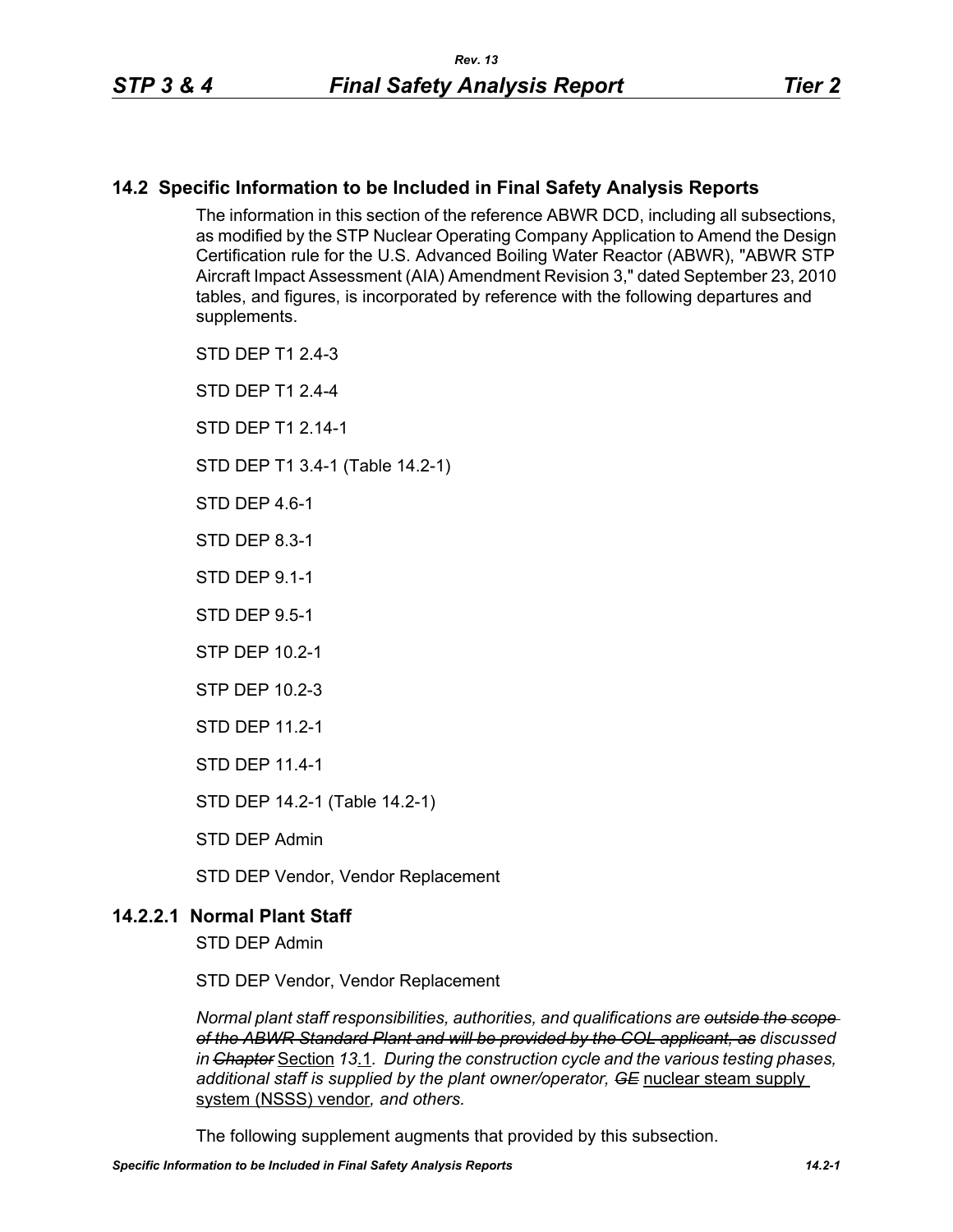The plant staff is involved in the initial plant test program in several capacities; including the review of preoperational and startup test procedures and results, performing as startup engineers and other direct participation in test activities. Plant staff will assume increasing responsibility for performing preventative and selected corrective maintenance activities on plant components when released from construction to the Startup Organization. Plant staff will be assigned to assist startup test engineers in performing tests and in operating permanent plant equipment which has been released from construction to the Startup Organization. Plant Operations directs the fuel loading and is responsible for the operation of the plant during initial startup testing. The duties and responsibilities of key plant staff are described in the STP Units 3 & 4 Startup Administrative Manual.

## **14.2.2.2 Startup Group**

STD DEP Vendor, Vendor Replacement

*It is likely that the startup group will also include an augmented staff of individuals from other concerned parties such as the NSSS vendor (GE), the architect-engineer, and the plant constructor. The normal plant staff will be included in as many aspects of the test programs as is practicable considering their normal duties in the operation and maintenance of the plant.*

## **14.2.2.3** *General Electric Company* **Nuclear Steam Supply System (NSSS) Vendor**

*The General Electric Company (GE)* NSSS vendor *is the supplier of the boiling water reactor (BWR) nuclear steam supply system (NSSS) and is responsible for generic and specific BWR designs. During the construction and testing phases of the plant cycle, GE* NSSS vendor *personnel are onsite to offer consultation and technical direction with regard to GE* NSSS vendor-*supplied systems and equipment. The GE* NSSS vendor *resident site manager is responsible for all GE* NSSS vendor-*supplied equipment disposition and, as the senior NSSS vendor representative onsite, is the official site spokesman for GE* the NSSS vendor*. He coordinates with the plant owner's normal and augmented plant staff for the performance of his duties, which include:*

- *(1) Reviewing and approving all test procedures, changes to test procedures, and test results for equipment and systems within the GE* NSSS vendor *scope of supply*
- *(2) Providing technical direction to the station staff*
- *(3) Managing the activities of the GE* NSSS vendor *site personnel in providing technical direction to shift personnel in the testing and operation of GE NSSS* vendor*-supplied systems*
- *(4) Liaison between the site and the GE San Jose* NSSS vendor *home office to provide rapid and effective solutions for problems which cannot be solved onsite*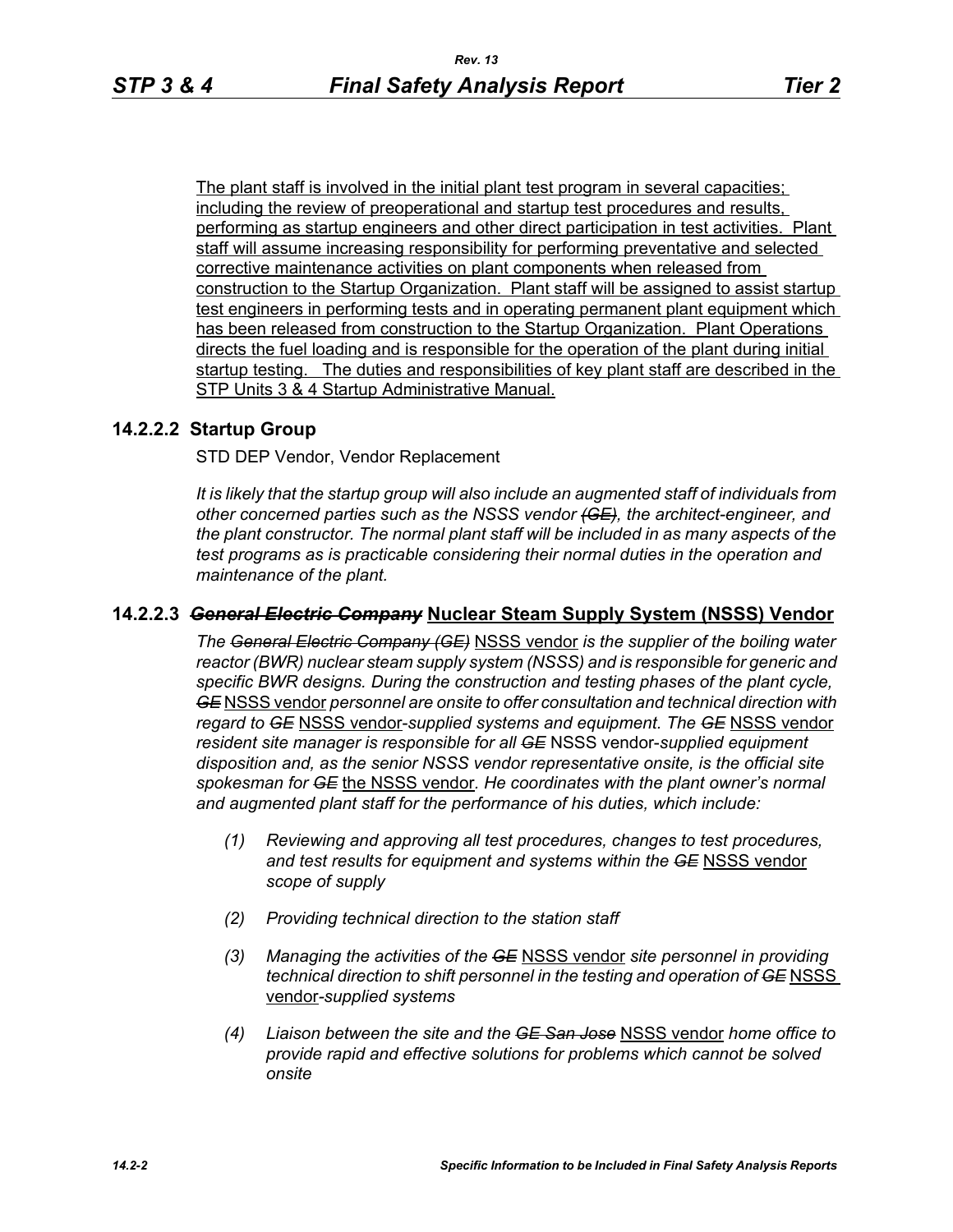*(5) Participating as a member of the Startup Coordinating Group (SCG) [Note: The official designation of this group may differ for the plant owner/operator referencing the ABWR Standard Plant design and SCG is used throughout this dicussion for illustrative purposes only.]*

### **14.2.2.5 Interrelationships and Interfaces**

*Effective coordination between the various site organizations involved in the test program is achieved through the SCG, which is composed of representatives of the plant owner/operator, GE* NSSS vendor*, and others. The duties of the SCG are to review and approve project testing schedules and to effect timely changes to construction or testing in order to facilitate execution of the preoperational and initial startup test programs.*

## **14.2.3 Test Procedures**

*Specifically, GE* the NSSS vendor *will provide the COL applicant with scoping documents (i.e., preoperational and startup test specifications) containing testing objectives and acceptance criteria applicable to its scope of design responsibility.*

### **14.2.5 Review, Evaluation, and Approval of Test Results**

*Individual test results are evaluated and reviewed by cognizant members of the startup group. Test exceptions or acceptance criteria violations are communicated to the affected and responsible organizations who will help resolve the issues by suggesting corrective actions, design modifications, and retests. GE* The NSSS vendor *and others outside the plant staff organization, as appropriate, will have the opportunity to review the results for conformance to predictions and expectations.*

### **14.2.7 Conformance of Test Program with Regulatory Guides**

STD DEP 9.5-1

*The NRC Regulatory Guides listed below were used in the development of the initial test program and the applicable tests comply with these guides except as noted. The applicable revisions of the regulatory guides listed below can be found in Table 1.8-20.*

*(10) Regulatory Guide 1.108—"Periodic Testing of Diesel Generators Used as Onsite Electric Power Systems at Nuclear Power Plants."* Regulatory Guide 1.9—"Selection, Design, Qualification, and Testing of Emergency Diesel Generator Units Used As Class 1E Onsite Electric Power Systems at Nuclear Power Plants."

## **14.2.8 Utilization of Reactor Operating and Testing Experience in the Development of Test Program**

STD DEP Vendor, Vendor Replacement

*Since every reactor/plant in a GE BWR product line is an evolutionary development of the previous plant in the product line (and each product line is an evolutionary development from the previous product line), it is evident that the ABWR plants have*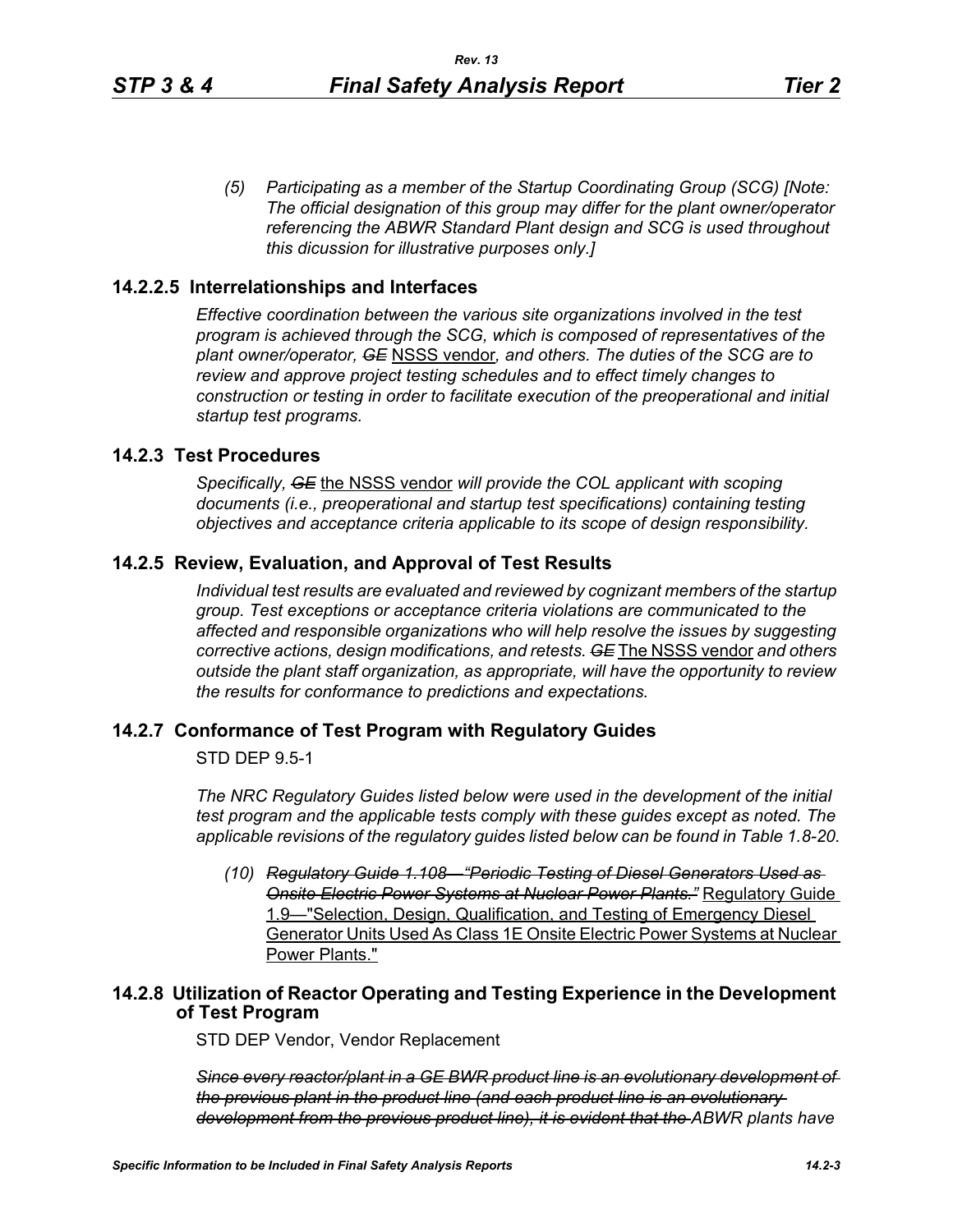*the benefits of experience acquired with the successful and safe startup of more than 30 previous BWR/1–6* and ABWR *plants. The operational experience and knowledge gained from these plants and other reactor types has been factored into the design and test specifications of GE* NSSS vendor*-supplied systems and equipment that will be demonstrated during the preoperational and startup test programs.*

## **14.2.11 Test Program Schedule**

The following supplement addresses the COL License Information Item contained within the text of this subsection.

The schedule, relative to the initial fuel load date, for conducting each major phase of the initial test program, including the timetable for generation, review and approval of procedures, testing and analysis of results will be provided to the NRC 6 months prior to commencement of the initial test program. (COM 14.2-1)

## **14.2.12 Individual Test Descriptions**

## **14.2.12.1 Preoperational Test Procedures**

STD DEP Vendor, Vendor Replacement

*Specific testing to be performed and the applicable acceptance criteria for each preoperational test will be documented in detailed test procedures to be made available to the NRC approximately 60 days prior to their intended use. Preoperational testing will be in accordance with the detailed system specifications and associated equipment specifications for equipment in those systems (provided as part of scoping documents to be supplied by GE* the NSSS vendor *and others as described in Subsection 14.2.3).*

## **14.2.12.1.3 Recirculation Flow Control System Preoperational Test**

STD DEP T1 3.4-1

*(2) Prerequisites*

*The construction tests have been successfully completed, and the SCG has reviewed the test procedure and approved the initiation of testing. The following systems* and functions *shall be available, as needed, to support the specified testing and the corresponding system configurations: Reactor Recirculation System, Feedwater Control System, Steam Bypass and Pressure Control System, Electric Power Distribution System/instrumentation and control power supply, Process Computer System* Plant Computer Functions, *Reactor Water Cleanup System, CRD System, RCIS, Neutron Monitoring System, Automatic Power Regulator System, Condensate and Feedwater System and Reactor Protection System.*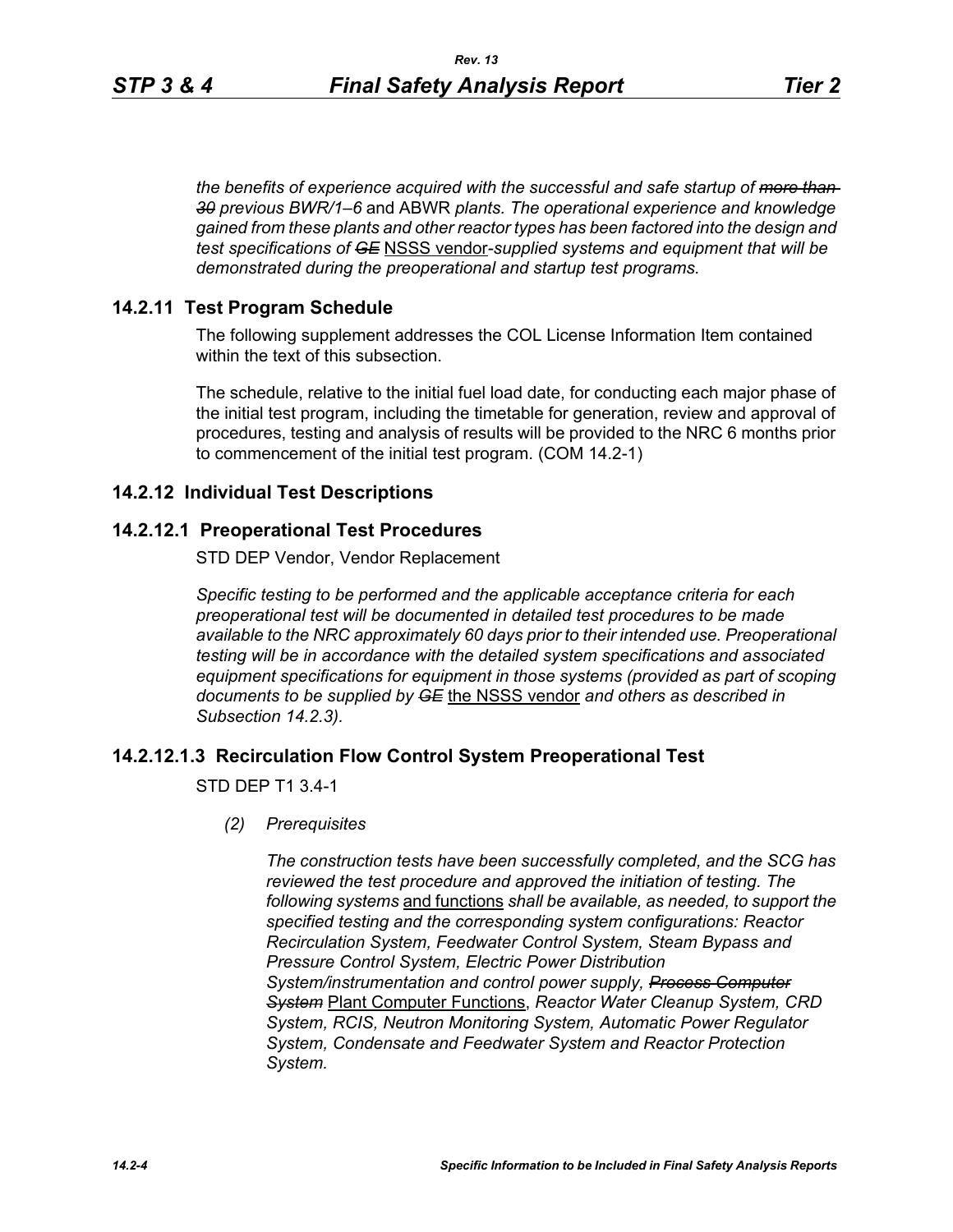# **14.2.12.1.4 Feedwater Control System Preoperational Test**

*(2) Prerequisites*

*Appropriate instrumentation and control power supply, Turbine Control System, Reactor Recirculation Flow Control System, Condensate and Feedwater System, Process Computer System* Plant Computer Functions*, Reactor Water Cleanup System, RCIC System,* and *Nuclear Boiler System and Multiplexing System shall be available and operational to support the performance of this test.*

# **14.2.12.1.8 Residual Heat Removal System Preoperational Test**

STD DEP T1 2.4-4

*(2) Prerequisites*

*Reactor Building Cooling Water System, Instrument Air System, Fuel Pool Cooling and Cleanup System, Leak Detection System, RCIC System, Suppression Pool Water System, Nuclear Boiler System, Process Computer System, Electric Power Distribution System, Process Computer System* Plant Computer Functions *and other required interfacing systems shall be available, as needed, to support the specified testing and the appropriate system configurations. Additionally, RHR pump suctionline shall be installed with a 50% plugged temporary strainer throughout the test.*

## **14.2.12.1.9 Reactor Core Isolation Cooling System Preoperational Test**

STD DEP T1 2.4-3

*(3) General Test Methods and Acceptance Criteria*

*The RCIC turbine shall be tested in accordance with the manufacturer's recommendations. Usually this involves the turbine first being tested while disconnected from and then while coupled to the pump.* 

- *(f) Satisfactory performance of the RCIC System during the following modes of operation. This test shall be performed using temporary steam supply, equipment, piping and instrumentation as necessary for the test:*
	- *(iv) Turbine quick start in response to the simulated automatic initiation signal with suction from the condensate storage pool and discharge via test return line to the condensate storage* suppression *pool. This test shall demonstrate proper system flow rate and time to rated flow and no malfunction in the system.*
- *(k) Proper operation of the barometric condenser condensate pump and vacuum pump.*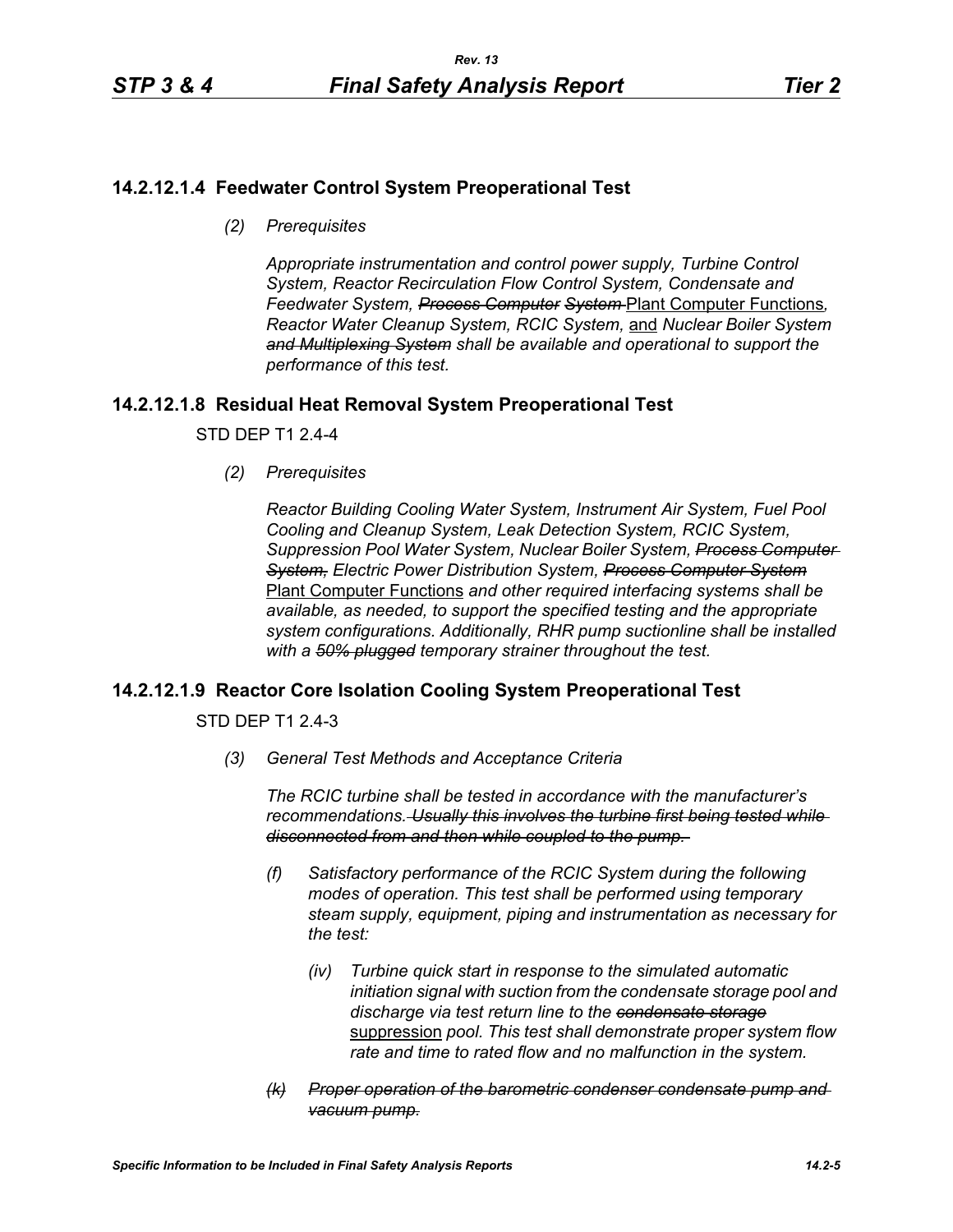# **14.2.12.1.10 High Pressure Core Flooder System Preoperational Test**

STD DEP T1 2.4-4

*(2) Prerequisites*

*The construction tests have been successfully completed, and the SCG has reviewed the test procedure and approved the initiation of testing. A temporary strainer shall be installed with 50% plugged in the pump suction throughout this test.*

# **14.2.12.1.11 Safety System Logic and Control Preoperational Test**

### STD DEP T1 3.4-1

*(2) Prerequisites*

*The process computer* Plant Computer Functions *shall be available for displaying and logging, as required, the SSLC supplied parameters and fault identification and bypass status signals. Additionally, a dedicated diagnostic instrument surveillance test controller (STC)* equipment *shall be available and used as an aid in performing SSLC functional logic testing, including trip, initiation, and interlock logic.*

*(3) General Test Methods and Acceptance Criteria*

*The SSLC integrates the automatic decision making and trip logic functions associated with the safety action of several of the plants' safety-related systems. Such systems include the RPS, HPCF, RHR, RCIC, LDIS, and ADS. The SSLC is not so much a system itself, but is instead an assembly of the above mentioned safety-related systems signal processors designed and grouped for optimum reliability, availability and operability. The SSLC, therefore, shall be adequately tested during the preoperational phase testing of the associated systems, including the integrated LOPP/LOCA test. Provided the construction testing and the associated system preoperational testing has been successfully completed, as it related to proper operation of the SSLC, no specific additional testing should be necessary.*

*Operability of the SSLC functional logic from sensor input to driven equipment actuation shall be demonstrated during a series of overlap testing. This test shall demonstrate that the SSLC operates correctly as specified in Subsection 7.1.2.1.6 and applicable SSLC design and testing specification through the following testing:*

- *(a) Reactor Protection System (RPS)/MSIV Tests*
	- *(i) Setpoint validation (RMU to DTM), using input simulation and automatic self-test feature*
	- *(ii) Trip logic test of TLU* TLF*, using input simulation and automatic self-test feature*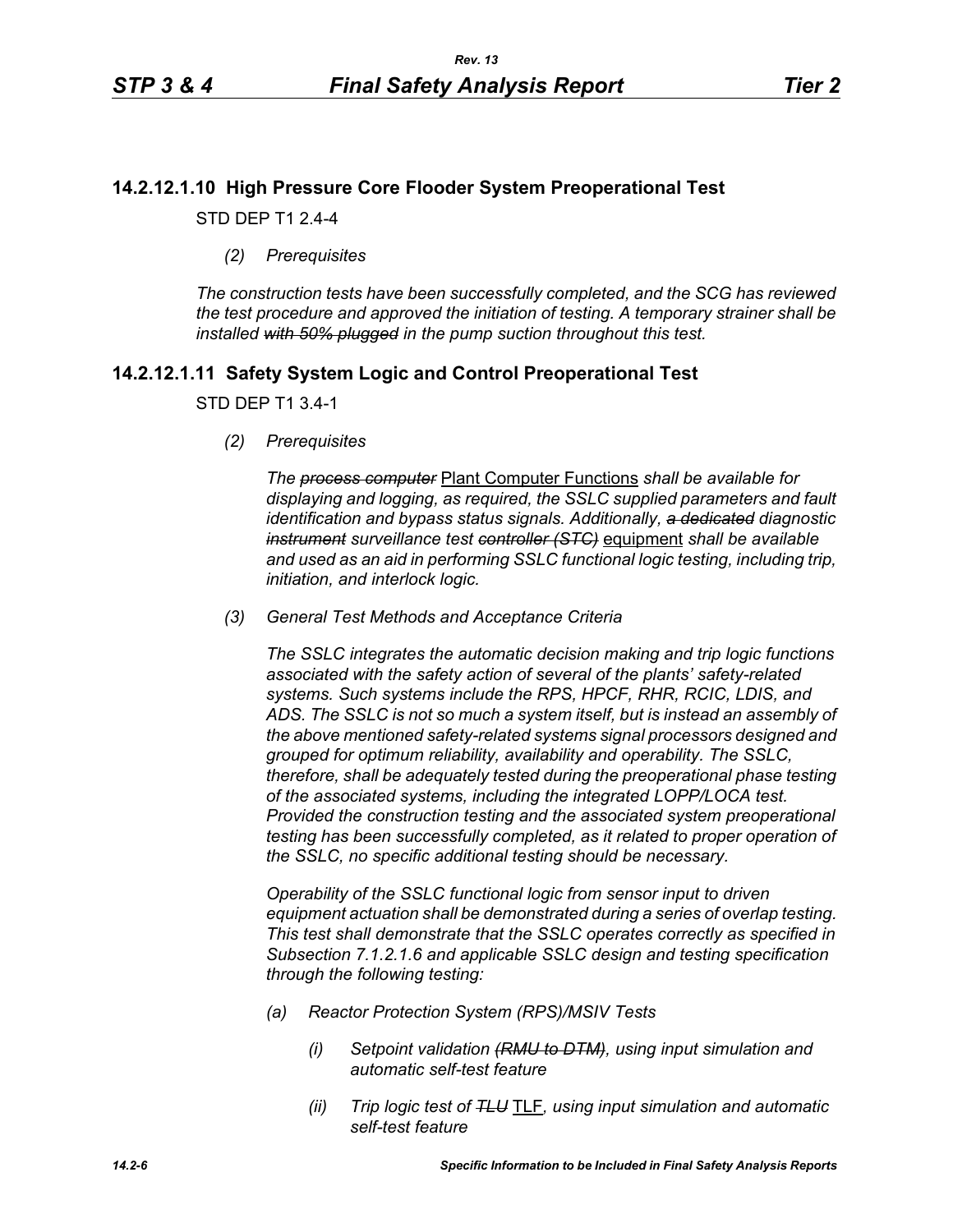- *(iv) Manual Scram Test (RPS), by actuating manual scram switches*
- *(v) MSIV test close, by manually operating test close switches*
- *(vi) Divisional MSIV isolation test, by manually actuating divisional isolation test switches*
- *(b) Engineered Safety Features (ESF) Actuation System Tests*
	- *(i) Setpoint validation, using input simulation and automatic self-test feature*
	- *(ii) Trip logic test of SLU* SLF*, using input simulation and automatic self-test feature*
	- *(iii) Equipment operation, using input simulation or manual*
- *(c) Acceptability of the SSLC bypass functions, including division-ofsensor bypass and division-out-of-service bypass as specified by the appropriate SSLC system design specifications*
- *(d) Capability of the automatic self-test feature in verifying proper operation of the functional logic of each SSLC logic processor*
- *(e) Proper operation of fail-safe (de-energize-to-operate) design feature of SSLC upon loss of AC or DC power as described by the appropriate design specification*
- *(f) Correct functioning of the digital trip module (DTM)* function (DTF)*, trip logic unit (TLU)* function (TLF) *or safety system logic unit (SLU)* function (SLF) *in SSLC signal processing as described by the appropriate design-specification.*
- *(g) Proper annunciator action for trip of any channel, including annunciation display and reset functions.*

## **14.2.12.1.12** *Multiplexing System* **Data Communication Function Preoperational Test**

### STD DEP T1 3.4-1

*(1) Purpose*

*To verify proper functioning of the plant multiplexing system* data communications*, including both essential and nonessential (EMS and NEMS) subsystems* functions*.*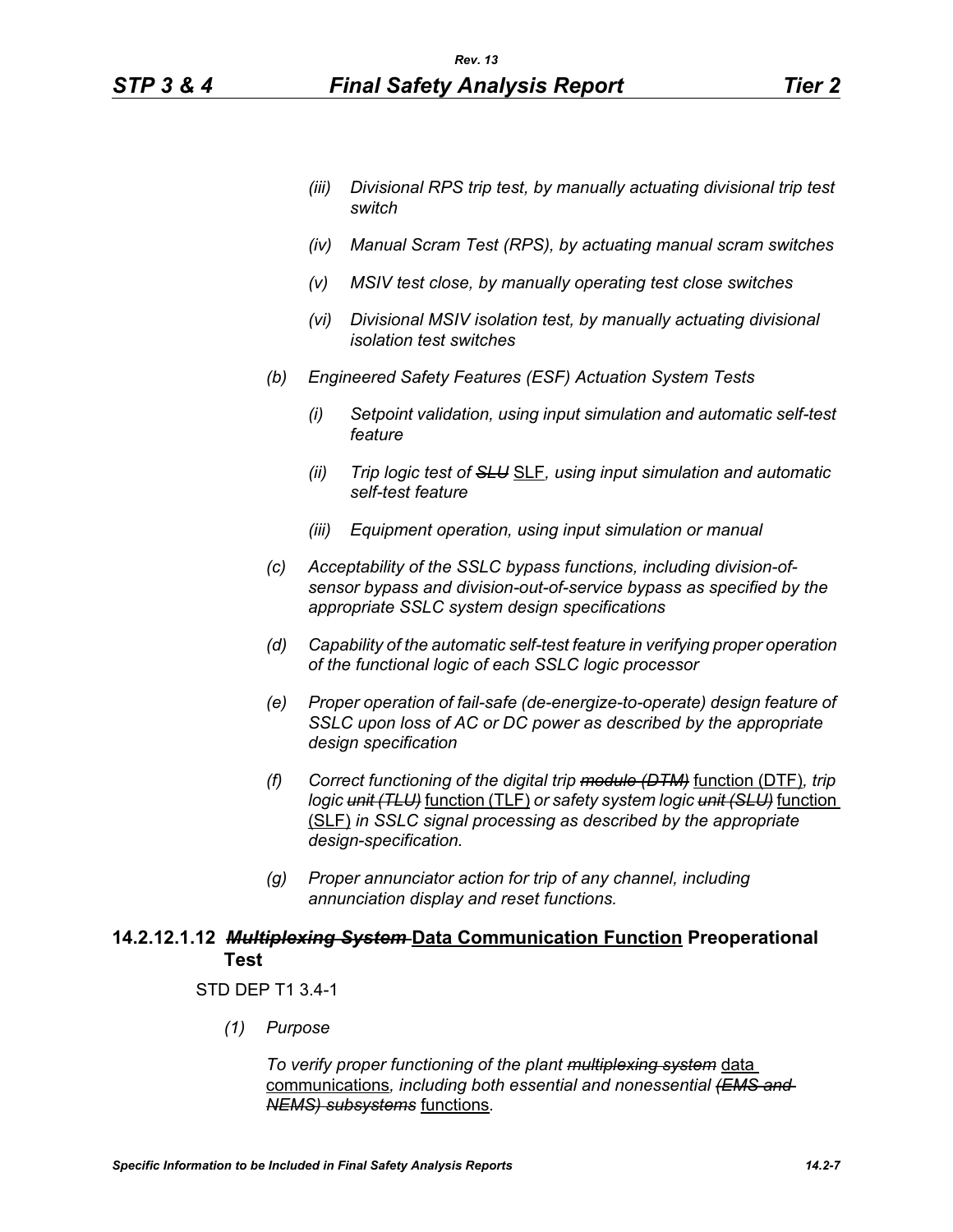### *(2) Prerequisites*

*The construction test have been successfully completed, and the SCG has reviewed the test procedure and approved the initiation of testing. The power supply, logic units (SSLC), and other component*s *(MCU, RMU, CMU) associated with the essential and non-essential multiplexing systems* data communications function *shall be operable. The interfacing systems' actuators, alarms, and displays which receive the processed control signals from the essential and non-essential multiplexing systems shall be operational. The data acquisition and communication software required to support the essential and non-essential multiplexing system* data communication *functions shall be available.*

*(3) General Test Method and Acceptance Criteria*

*Since this system* function provides the *is the primary communication interface between the various plant systems, it shall be adequately tested during the preoperational phase testing performed on those interconnected systems. The integrated hardware/software testing shall check the system functional performance and interface requirements as specified in the nonessential multiplexing system (NEMS) and essential multiplexing system (EMS) design specifications. The verification and validation (V&V) tests are performed to check the input signal coming from appropriately assigned input point and the output signal to the appropriately assigned signal points. This testing shall also check* test *the function of the redundant multiplexing system and the fail-safe function of both systems.* redundant data communication functions and their fail-safe function. *The capability of both warm and cold starts upon power interruption and automatic self-test function of the systems shall also be demonstrated to meet the design requirements. Additionally, after the above verification, the validated essential multiplexing system shall be checked for final validation during integrated EMS/SSLC testing as part of the SSLC preoperational test (Subsection 14.2.12.1.11). Testing shall include confirmation of every multiplexed sensor signal for accuracy, and functional requirements of control, interlock or display as specified in the documents of the system*s *integrated within the SSLC* or PICS*.*

## **14.2.12.1.13 Leak Detection and Isolation System Preoperational Test**

STD DEP T1 2.14-1

- *(2) Prerequisites*
	- *(k) Other auxiliary systems (e.g., PRM, RD, RCW, HNCW, HVAC, ACS, FCS, SPCU, etc.) associated with the LDS functions*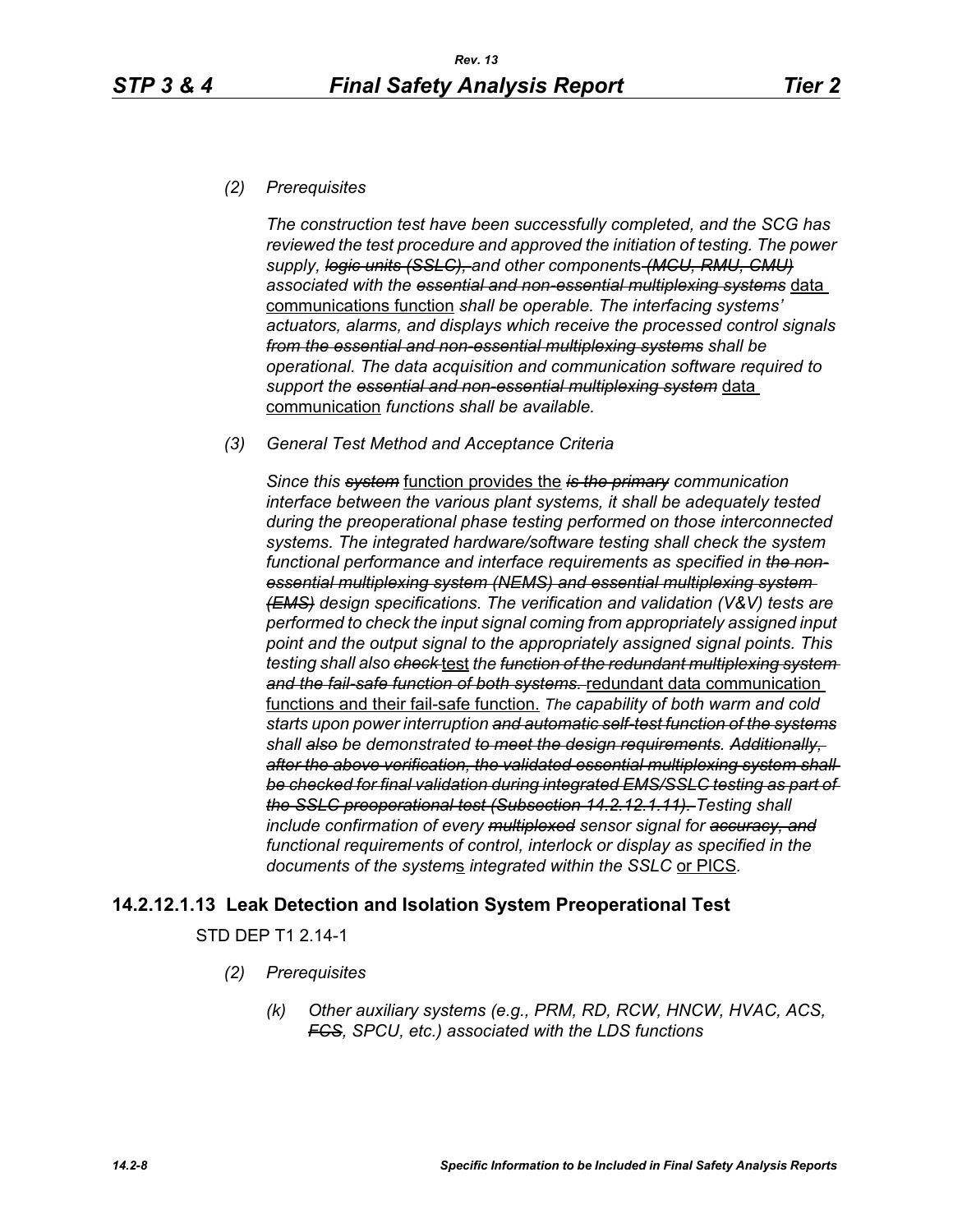## **14.2.12.1.14 Reactor Protection System Preoperational Test**

STD DEP T1 3.4-1

*(2) Prerequisites*

*Additionally, appropriate simulated RPS multiplexed input signals shall be provided for each of the four RPS divisions.*

# **14.2.12.1.16** *Process Computer* **Plant Computer Functions Preoperational Test**

### STD DEP T1 3.4-1

*(1) Purpose*

*To verify the proper operation of the Process Computer System (PCS)* Plant Computer Functions (PCFs)*, including the Performance Monitoring and Control System (PMCS) and the Power Generation Control System (PGCS) and their related functions.*

*(3) General Test Methods and Acceptance Criteria*

*Proper performance of system hardware and software will be verified by a series of individual and integral tests. These tests shall demonstrate that the PCS* PCFs*, including PMCS and PGCS, operates properly as specified in Subsection 7.7.1.5 and applicable PCS*PCF *design specifications through the following testing:*

*(d) Proper data transmission and interface with other plant equipment such as the multiplexing system, neutron monitoring system, ATLM, site host computer and emergency operation facility.*

## **14.2.12.1.17 Automatic Power Regulator Preoperational Test**

STD DEP T1 3.4-1

*(2) Prerequisites*

*The Process Computer System*Plant Computer Functions (PCFs)*, RCIS, RFC System, Turbine Control System, SB&PC System, and other required system interfaces shall be available to support the specified system testing.*

## **14.2.12.1.18 Remote Shutdown System Preoperational Test**

STD DFP T1 2 14-1

STD DEP 8.3-1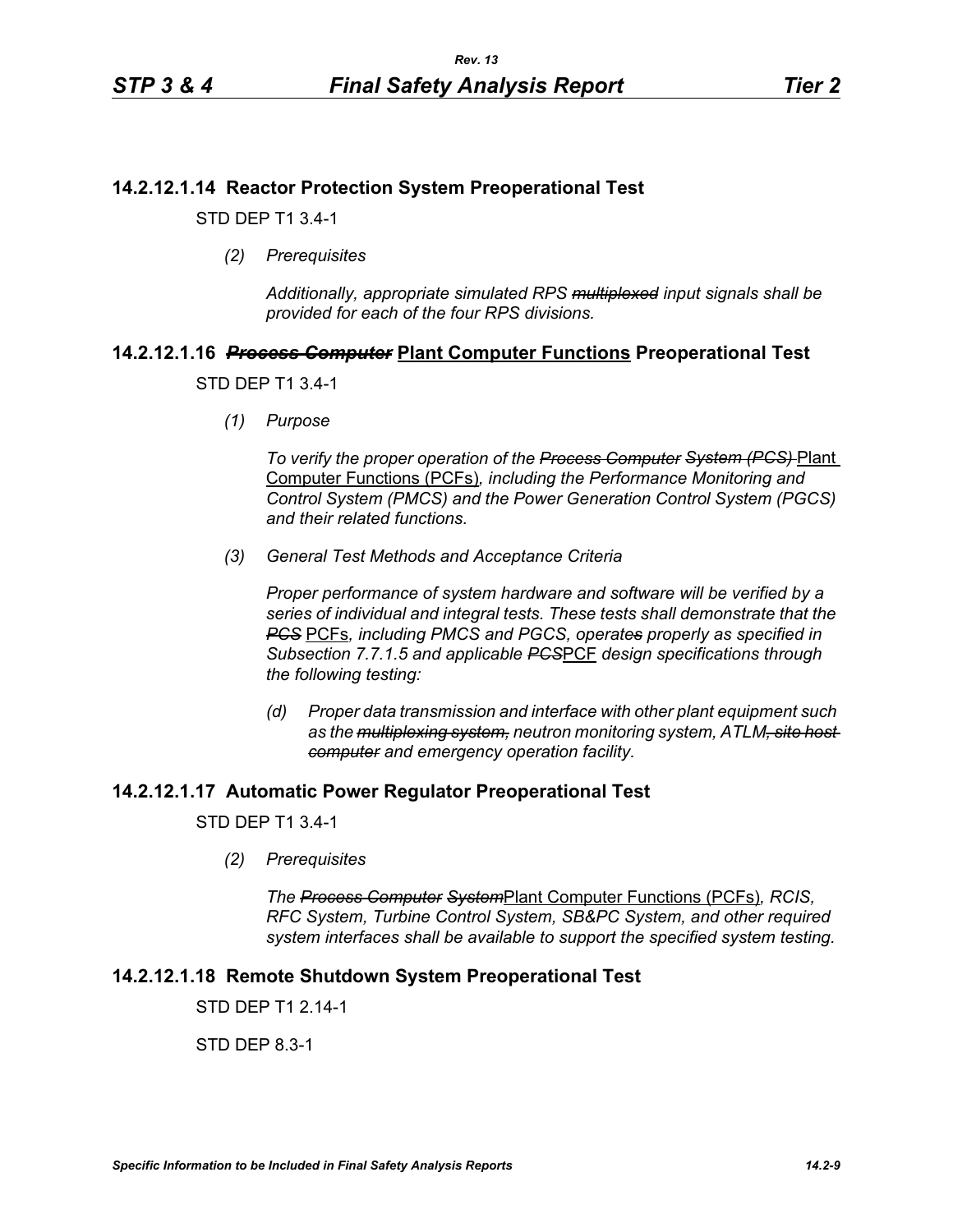*(2) Prerequisites*

*The construction tests have been successfully completed, and the SCG has reviewed the test procedure and approved the initiation of testing. Communication shall be established between the RSS panel, main control room, and each system associated with the RSS. Additionally, the 480 VAC and 6.9* 4.16 *kVAC electrical power system shall be in operation and available and 125 VAC/125 VDC control power shall be supplied to the remote shutdown panel. The applicable portions of the RHR, HPCF, RCW, RSW, NBS, ACS, FCS and MUWC shall be available, as needed, to support the specified testing.*

## **14.2.12.1.45.4 Electrical Power Distribution System Preoperational Test**

STD DEP 8.3-1

### STD DEP Admin

*(2)* Prerequisites

*The construction tests for the individual component associated with the EPDS have been successfully completed, and the* Startup Coordination Group *(SCG) has reviewed the test procedure and approved the initiation of testing. All the necessary permanently installed and test instrumentation shall have been properly calibrated and operational. Appropriate electrical power sources shall be available for remote control, parameter information and annunciators associated with the electrical power distribution system. Adequate ventilation to both switchgear and battery rooms shall be available and operational. The portion of Fire Protection System covering the EPDS areas shall be available for use. Additionally, the plant EPDS (27 kV, 6.9 kV,* 13.8 kV, 4.16kV, *480V, and 120 VAC, and 125 VDC power) shall be installed prior to this test.*

# **14.2.12.1.50 Fuel-Handling and Reactor Component Servicing Equipment Preoperational Test**

### STD DEP 9.1-1

*(3) General Test Methods and Acceptance Criteria*

*Fuel-handling and reactor component servicing equipment testing described herein includes that of the reactor building crane, refueling* machine *bridge, auxiliary platform, and the associated hoists and grapples, as well as other lifting and rigging devices.* 

*Performance shall be observed and recorded during a series of individual component and integrated system tests. These tests shall demonstrate that the system operates properly as described in Subsection 9.1.4 during following testing:*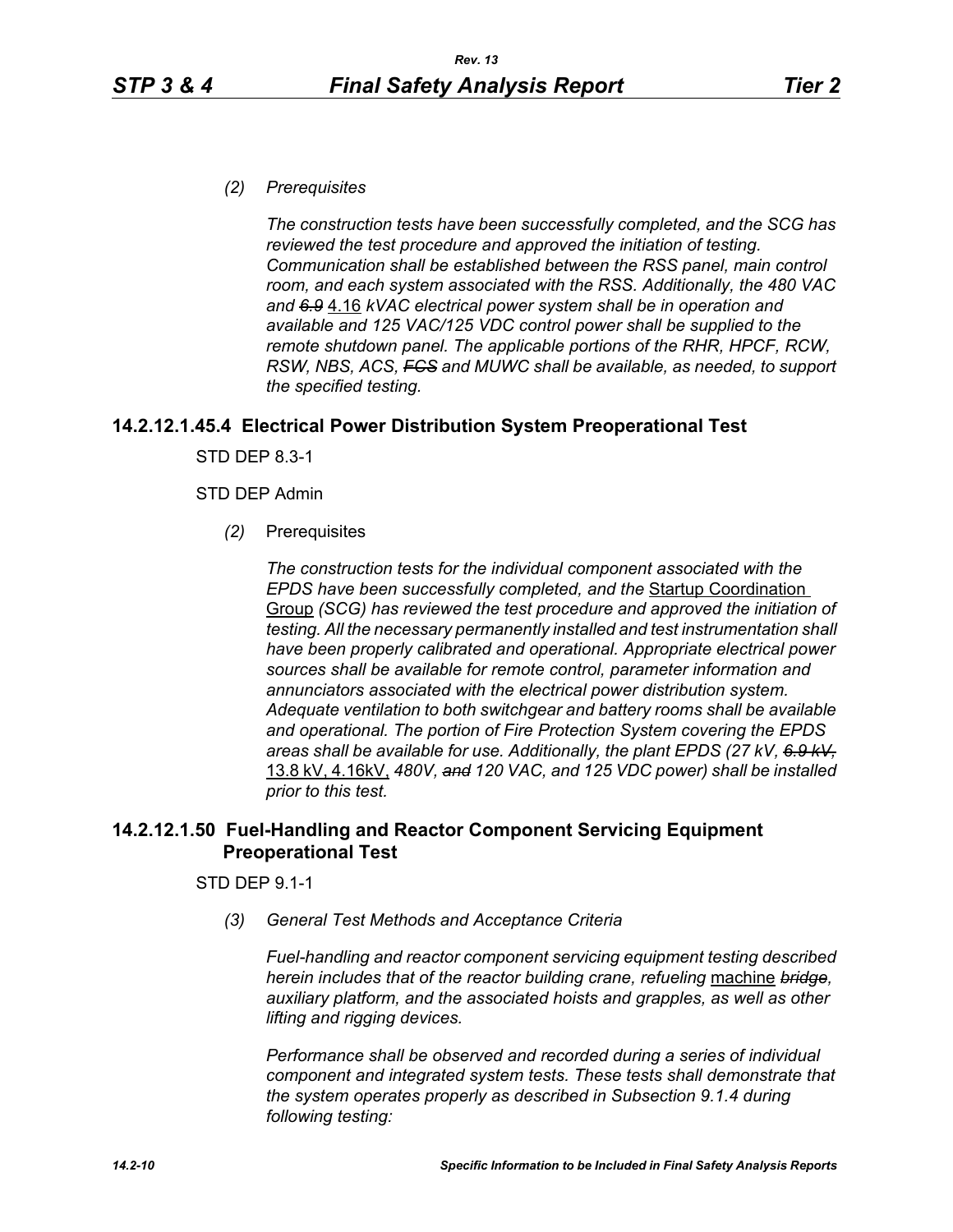- *(d) Proper assembly and operation of reactor vessel servicing equipment, including reactor vessel servicing tools, main steamline plugs, shroud head stud wrench, head holding pedestal, RPV head tensioning and detensioning, dryer/separator strongback, and* RPV *head strongback carousel* and stud tensioning system*.*
- *(f) Dynamic and static load testing of all cranes, hoists, and associated lifting and rigging equipment, including static load testing at 125% of*  rated load and full operational testing at 100% of rated load. Heavy load strongbacks will be tested to ANSI 14.6 requirements.
- *(h) Proper installation and operation of fuel servicing equipment, such as fuel preparation machine, new fuel inspection stand, channel bolt wrenches and handling tools,* and *general-purpose grapples and fuel pool vacuum sipper.*
- *(i) Correct installation and operation of under-reactor vessel servicing equipment, including FMCRD servicing tools and handling equipment, incore flange seal test plug* sealing equipment*, and RIP handling equipment.*

# **14.2.12.1.51 Expansion, Vibration and Dynamic Effects Preoperational Test**

### STD DEP T1 2.14-1

- *(2) Prerequisite*
	- *(b) The BOP scope of piping systems are as follows:*

## *(xiii) FCS hydrogen recombiner piping* Not Used

## **14.2.12.1.52 Reactor Vessel Flow-Induced Vibration Preoperational Test**

The following supplement augments that provided by this subsection.

STP 3 is designated as the prototype ABWR plant in accordance with the guidance in Regulatory Guide 1.20, Revision 3. STP 4 is considered a Category I, non-prototype plant.

For STP 3, the report provided in Reference 3.9-13 summarizes the analytical portion of the program in terms of maximum vibrational response levels of overall structures and components and the measurement and inspection plans.

For STP 4, Reference 3.9-14 summarizes the analytical models and validation and predictive analysis results for the reactor internals, and includes the inspection plan.

# **14.2.12.1.55 Reactor Water Chemistry Control Systems Preoperational Test**

STD DEP T1 2.14-1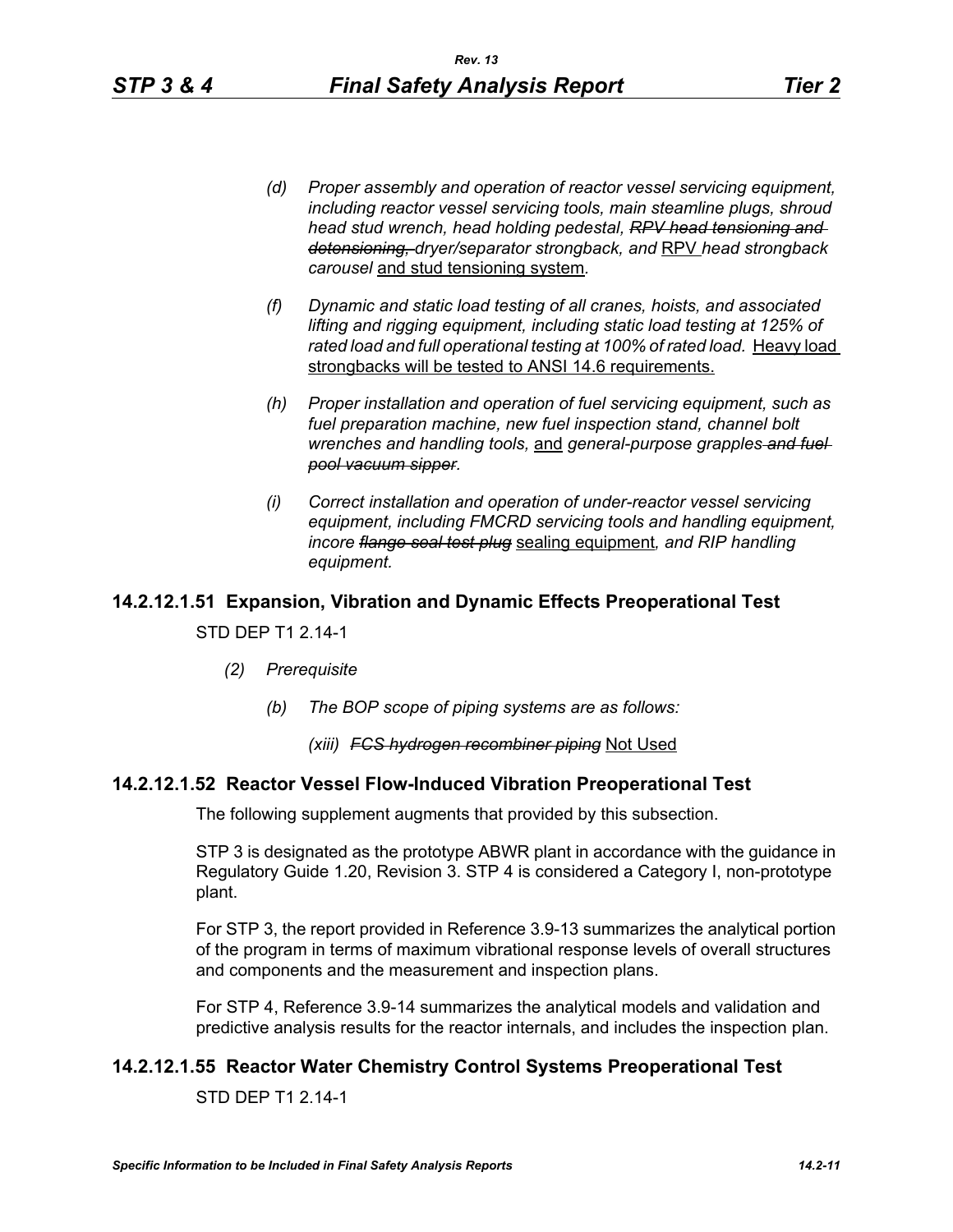*(2) Prerequisites*

*The construction tests have been successfully completed, and the SCG has reviewed the test procedure(s) and approved the initiation of testing. The FCS, Offgas System, appropriate electrical power, and other required interfacing systems shall be available, as needed, to support the specified testing.*

The following supplement augments that provided by this subsection.

Testing for systems that will not be placed in service during the initial operating cycle may be deferred.

### **14.2.12.1.64 Main Turbine Control System Preoperational Test**

STP DEP 10.2-1

*(1) Purpose*

*To verify proper operation of the TCS, which operates the turbine stop valves, control valves, combined intermediate valves (CIV)* intercept valves (IVs), and intermediate stop valves (ISVs) *through their associated actuators and hydraulic control.*

- *(3) General Test Methods and Acceptance Criteria*
	- *(a) Proper functioning of instrumentation and system controls, including operating and trip devices for main stop and control valves and combined intermediate valves (CIV)*, intercept valves (IVs), and intermediate stop valves (ISVs)
	- *(c) Correct operation of main stop and control valves and combined intermediate valves*, IVs, and ISVs *in response to simulated signals related to turbine speed, load, and reactor pressure as specified in Subsection 10.2.2*
	- *(e) Proper operation of main stop and control valves and CIVs*, IVs, and ISVs *upon loss of control system electrical power or hydraulic system pressure*
	- *(f) Capability of manual operation of main stop and control valves and CIVs*, IVs, and ISVs, *including verification of position indications and stroke rate adjustments*

### **14.2.12.1.70 Main Turbine and Auxiliaries Preoperational Test**

STP DEP 10.2-1

STP DEP 10.2-3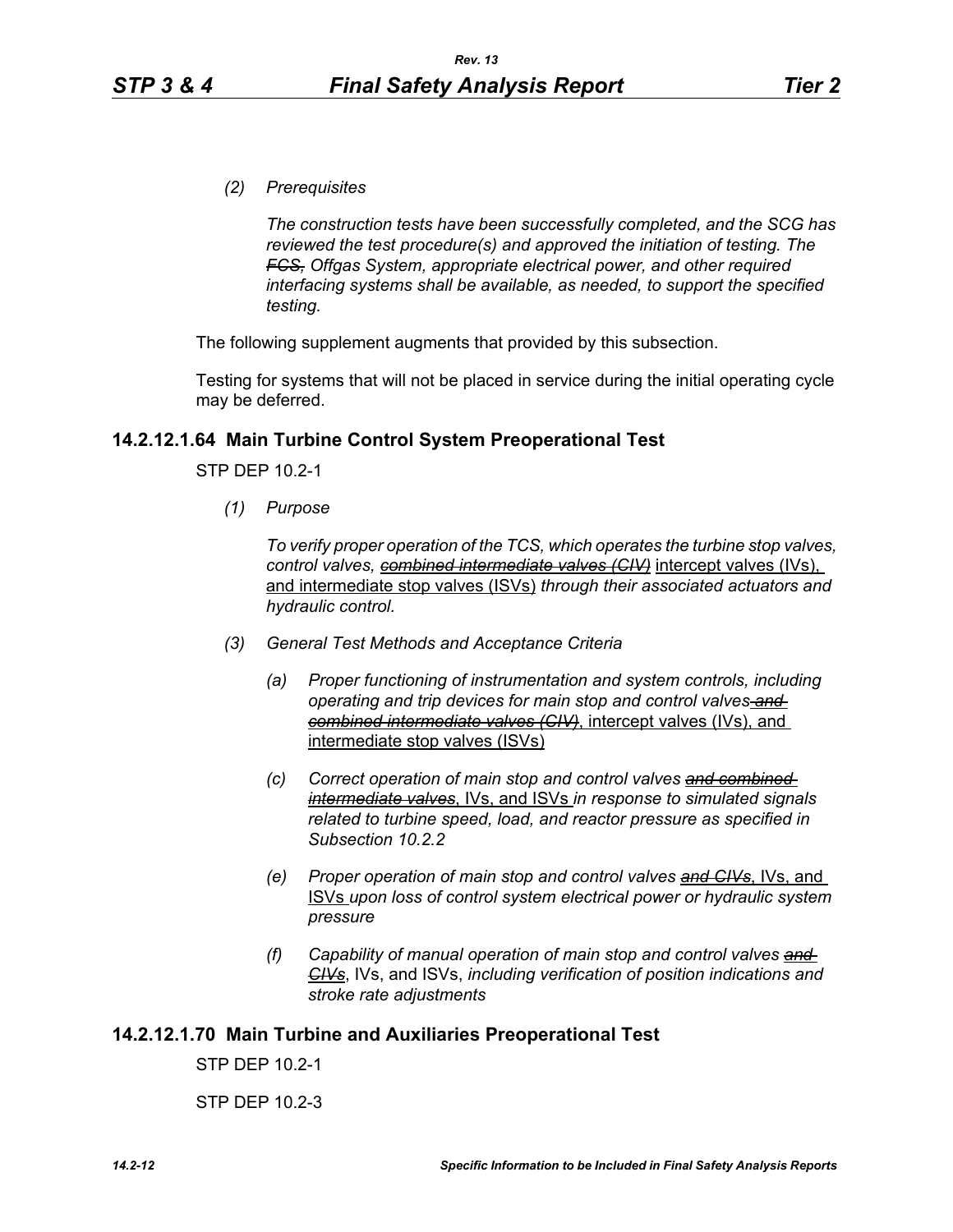### STD DEP Admin

*(2) Prerequisites*

*To the extent practicable, a temporary steam supply shall be available to apply to the main turbine and reactor feed pump seals.*

- *(3) General Test Methods and Acceptance Criteria*
	- *(g) Proper performance capability of the Emergency Trip System (ETS) in shutting down the turbine and closing the main stop and control valves and CIVs, IVs, and ISVs. This test shall also verify the instrumentation associated with the ETS for correct functions and setpoints.*
	- *(h) Proper operation of the turbine overspeed protection system to provide mechanical overspeed trip and electrical backup overspeed trip* primary overspeed trip and emergency overspeed trip functions *as specified by Subsection 10.2.2.4 and the manufacturer's technical instruction manual. This test can be performed in the startup test stage in conjunction with the major transient testing.*

### **14.2.12.1.72** *Flammability Control System Preoperational Test* **Not Used**

STD DEP T1 2.14-1

*(1) Purpose*

*To verify the ability of the Flammability Control System (FCS) to recombine hydrogen and oxygen and therefore maintain the specified inert atmosphere in the primary containment during long term post accident conditions.*

*(2) Prerequisites*

*The construction tests, including the pressure proof test, have been successfully completed, and the SCG has reviewed the test procedure and approved the initiation of testing. All system instrumentation shall be in accordance with the FCS instrument data sheets and calibrated per instrument supplier's instructions. All services, including water, electricity and communications, shall be available and performing at their rated design levels (flow, voltage, pressure, etc.). The wetwell and drywell airspace regions of the primary containment shall be intact, and all other required interfaces shall be available, as needed, to support the specified testing.*

*(3) General Test Methods and Acceptance Criteria*

*Performance shall be observed and recorded during a series of individual omponent and integrated system tests. This test shall demonstrate that the FCS operates properly as specified in Subsection 6.2.5 and applicable FCS design specifications through the following testing:*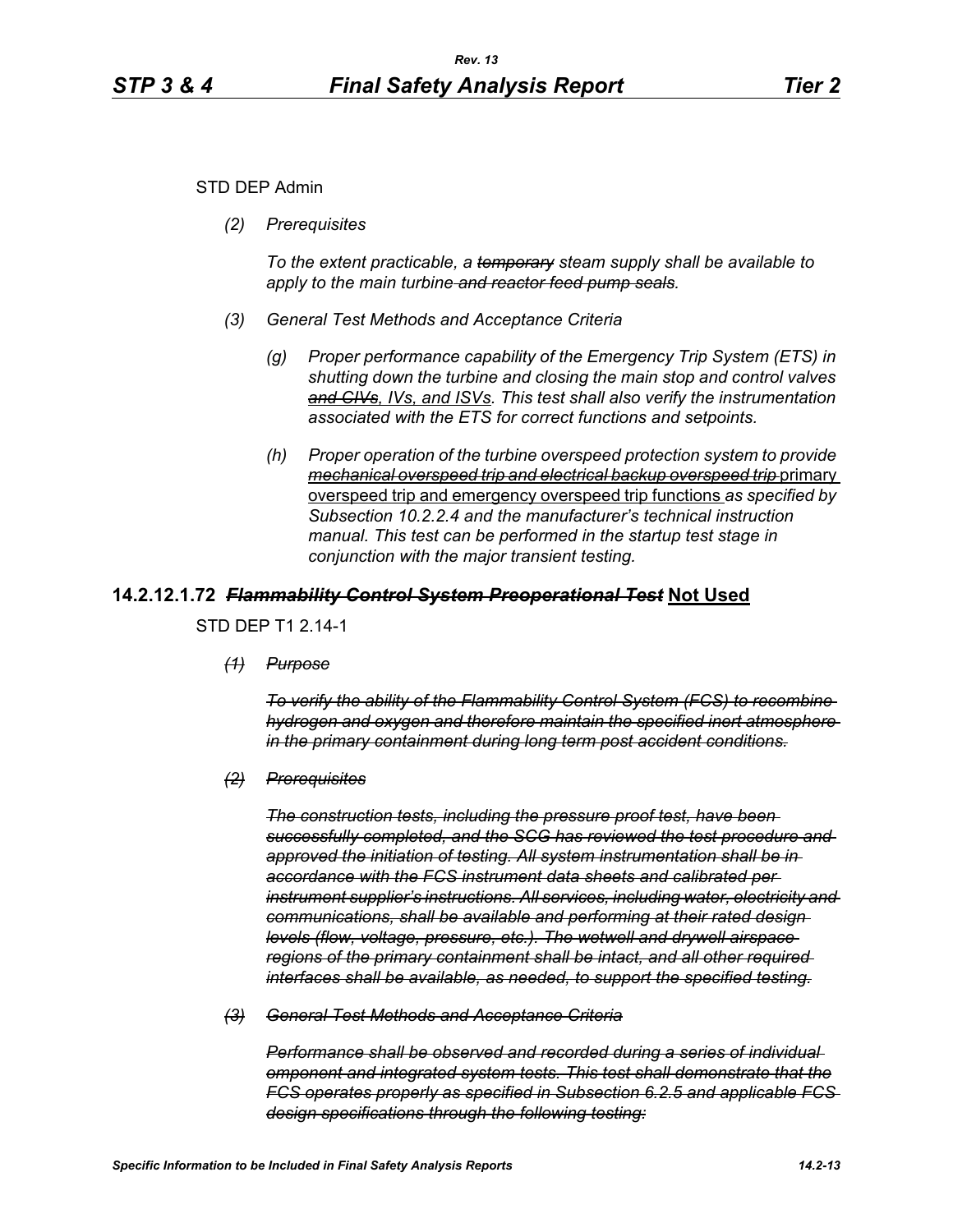- *(b) Verification of various component alarms including alarm actuation and reset, alarm set value, alarm indication and operating logic*
- *(c) Proper operation of all motor-operated and air-operated valves, including stroking using valve opening/closing switches at the control room, verification of indicator lamp, timing and isolation function, if applicable*
- *(d) Proper system operating conditions (i.e., the system shall be operated normally without any abnormalities, vibration, or leakage in components, valves, and piping within the FCS) for the following test cases while the FCS is in accident operating mode and regular testing mode of operation as defined in the design specification:*
	- *(i) Triple heater test for inside heater box temperature during steadystate operation*
	- *(ii) Blower running test for blower flow rate, flow control valve position and each line's gas flow rate*
	- *(iii) Reaction chamber heatup test for blower flow rate, flow control valve position, each line's gas flow rate and the time for heating up the reactor chamber*
- *(e) Proper operation of interlocks including operation of all components subject to interlocking, interlocking set value and operating logic*
- *(f) Proper operation of permissive, prohibit, and bypass functions*
- *(g) Proper system operation while powered from primary and alternate sources, including transfers, and in degraded modes for which the system is expected to remain operational*

### **14.2.12.1.75 Liquid and Solid Radwaste Systems Preoperational Tests**

STD DEP 11.2-1

STD DEP 11.4-1

#### STD DEP Admin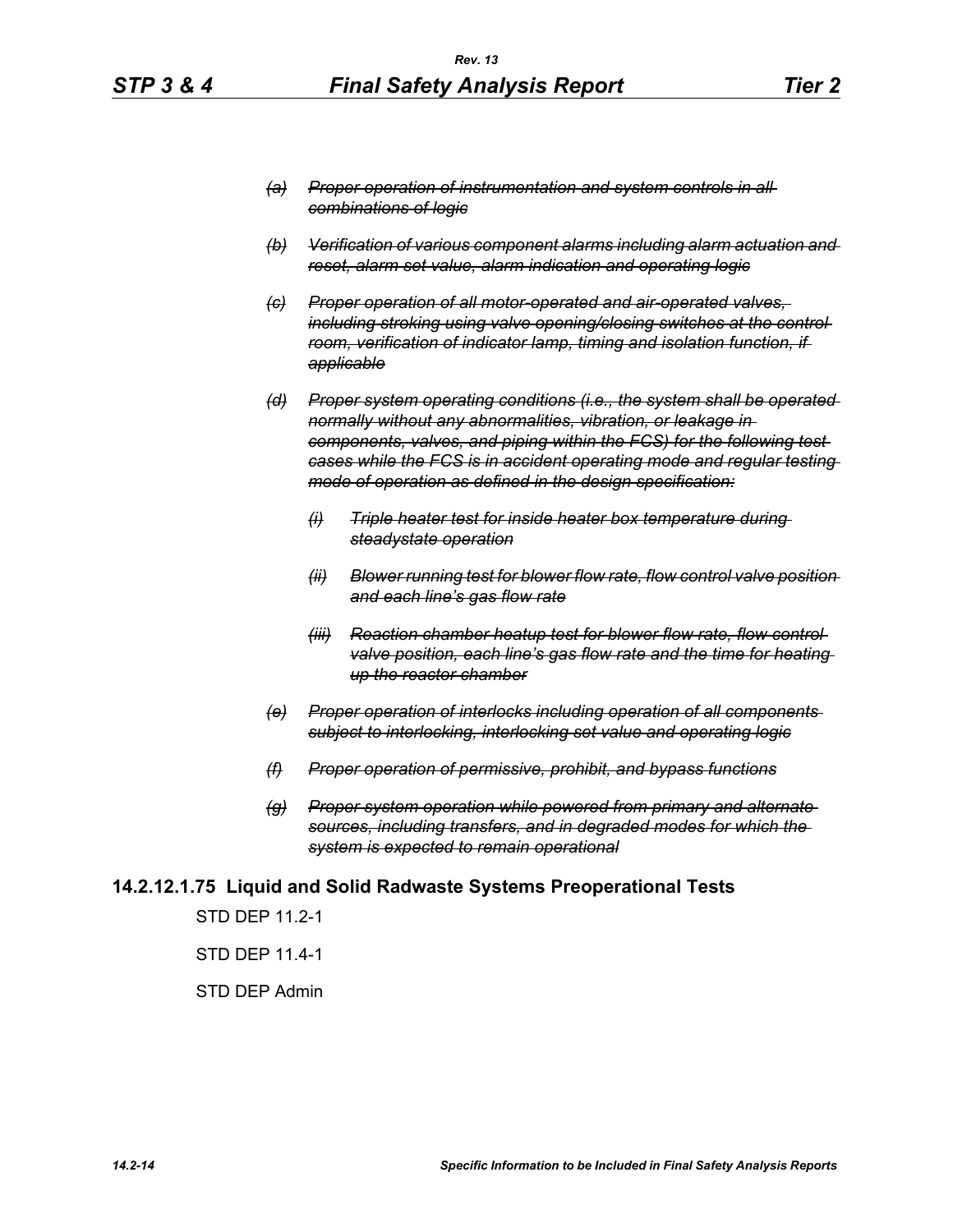- *(3) General Test Methods and Acceptance Criteria*
	- *(b) Proper operation of equipment protective features and automatic isolation functions, including those for ventilation systems and liquid effluent pathways* (as applicable)*.*
	- *(g) Acceptable functions of the thin film dryer, pelletizer, pellet filling machine, mixing tank, drum conveyor and incinerator during integrated solid radwaste system operation in solidifying, packaging, compacting, and incinerating processes, as specified by Subsection 11.4.*
	- *(h) Proper operation of filter and demineralizer regeneration cycles of the liquid radwaste system and their associated support facilities.*
	- *(j) Capability of the solid radwaste system to receive, process and transfer waste between designated locations using simulated waste variation in accordance with the Process Control Program (PCP).*
	- *(k) Proper operation of the automatic isolation function of radwaste system containment isolation valves upon receipt of a simulated containment isolation initiation signal.*

## **14.2.12.1.77 Ultimate Heat Sink Preoperational Test**

The conceptual design information in this subsection of the reference ABWR DCD is replaced with the following site-specific supplemental information.

*(2) Prerequisites*

*The construction tests have been successfully completed, and the SCG has reviewed the test procedure and approved the initiation of testing. All instrumentation and devices associated with the UHS has been properly calibrated. The HVAC System within spray pond* the RSW *pump* house *structure is operational and available. The Reactor Service Water System is operational and available for all anticipated modes of RSW System operation. Sufficient quantity of water are* is *available in the spray pond* UHS basin *for use. All of the required interfacing systems shall be available, as needed, to support the specified testing.*

- *(3) General Test Methods and Acceptance Criteria*
	- *(b) Proper operating conditions and performance capability of the UHS*  cooling tower *spray networks during all anticipated modes of the RSW System operations as specified in Subsection 9.2.5.4.1.*
	- *(d) Proper operation of the makeup water valve to maintain proper water level in the UHS spray pond* basin *through makeup line and maintain water quality in conjunction with the blowdown operation as specified in Subsection 9.2.5.3.4.*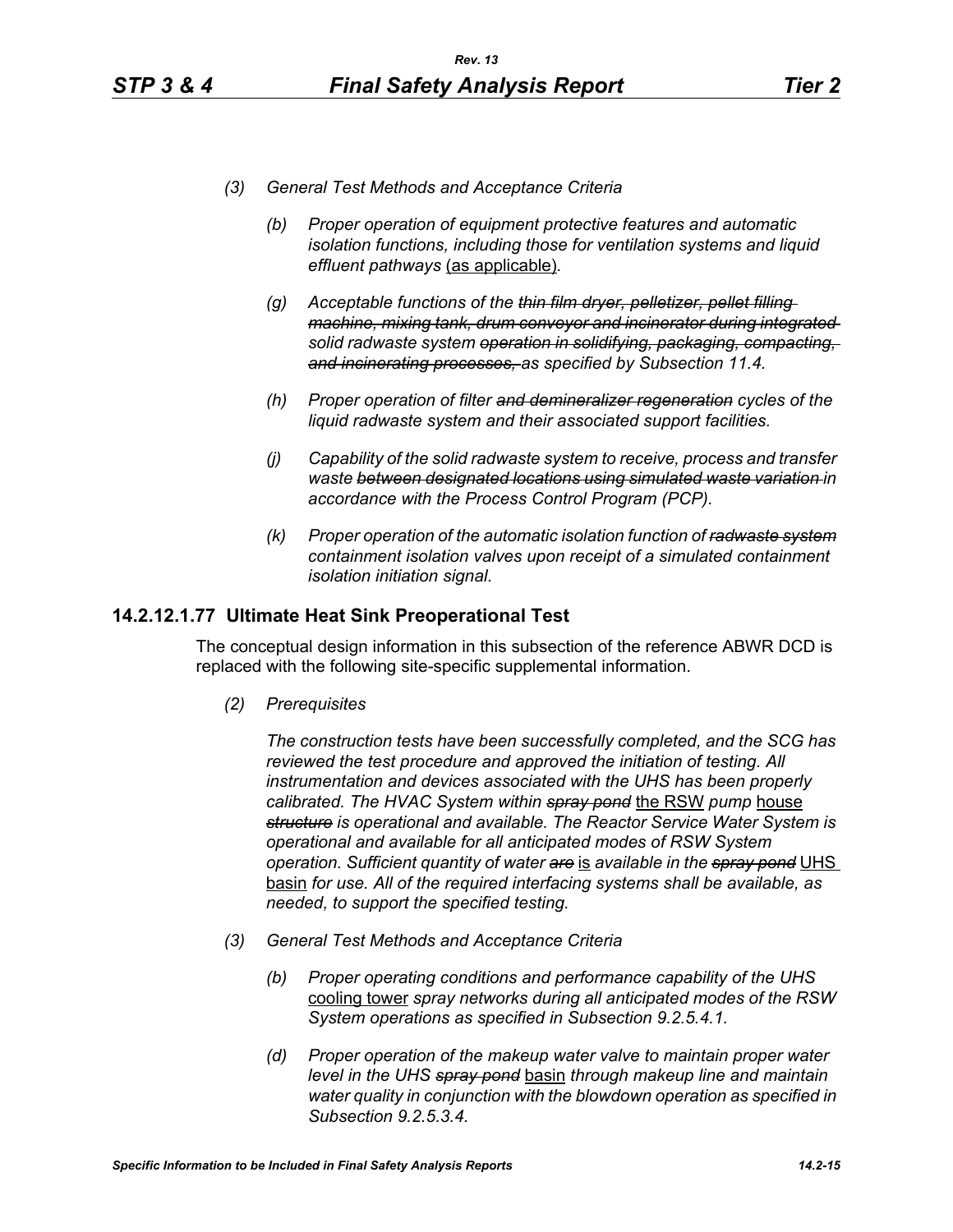*(e) Proper operation of blowdown from the UHS spray pond* basin *to remove excess water and maintain water quality control through the blowdown line as specified in Subsection 9.2.5.3.4.* 

### **14.2.12.2.5 Control Rod Drive System Performance**

STD DEP 4.6-1

*(2) Prerequisites*

*The preoperational tests have been completed and plant management has reviewed the test procedures and approved the initiation of testing. For each scheduled testing iteration, the plant shall be in the appropriate operational configuration with the specified prerequisite testing complete. The applicable instrumentation shall be checked or calibrated, as appropriate. Additionally,*  a special test fixture contains a small pump associated hydraulic controls and *shall be available for performing drive line friction testing.*

STD DEP 14.2-1

*(3) Description*

*In addition, the drive-line friction will be measured in terms of the pressure under hollow piston for each CRD at cold conditions (if not previously done during preoperational test phase) and again verified on four selected CRDs at rated temperature and pressure conditions during initial heatup of the startup test program.*

### **14.2.12.2.6 Neutron Monitoring System Performance**

STD DEP Vendor, Vendor Replacement

*(4) Criteria*

### *Level 2*

*Each LRPM reading shall agree with its calibrated value within the accuracy specified by the GE Startup Test Specifications.*

*The total ATIP uncertainty (including random noise and geometry uncertainty components) shall be less than the limits specified by the GE Startup Test Specifications.*

#### **14.2.12.2.7** *Process Computer* **Plant Computer Functions Operation**

STD DEP T1 3.4-1

STD DEP Vendor, Vendor Replacement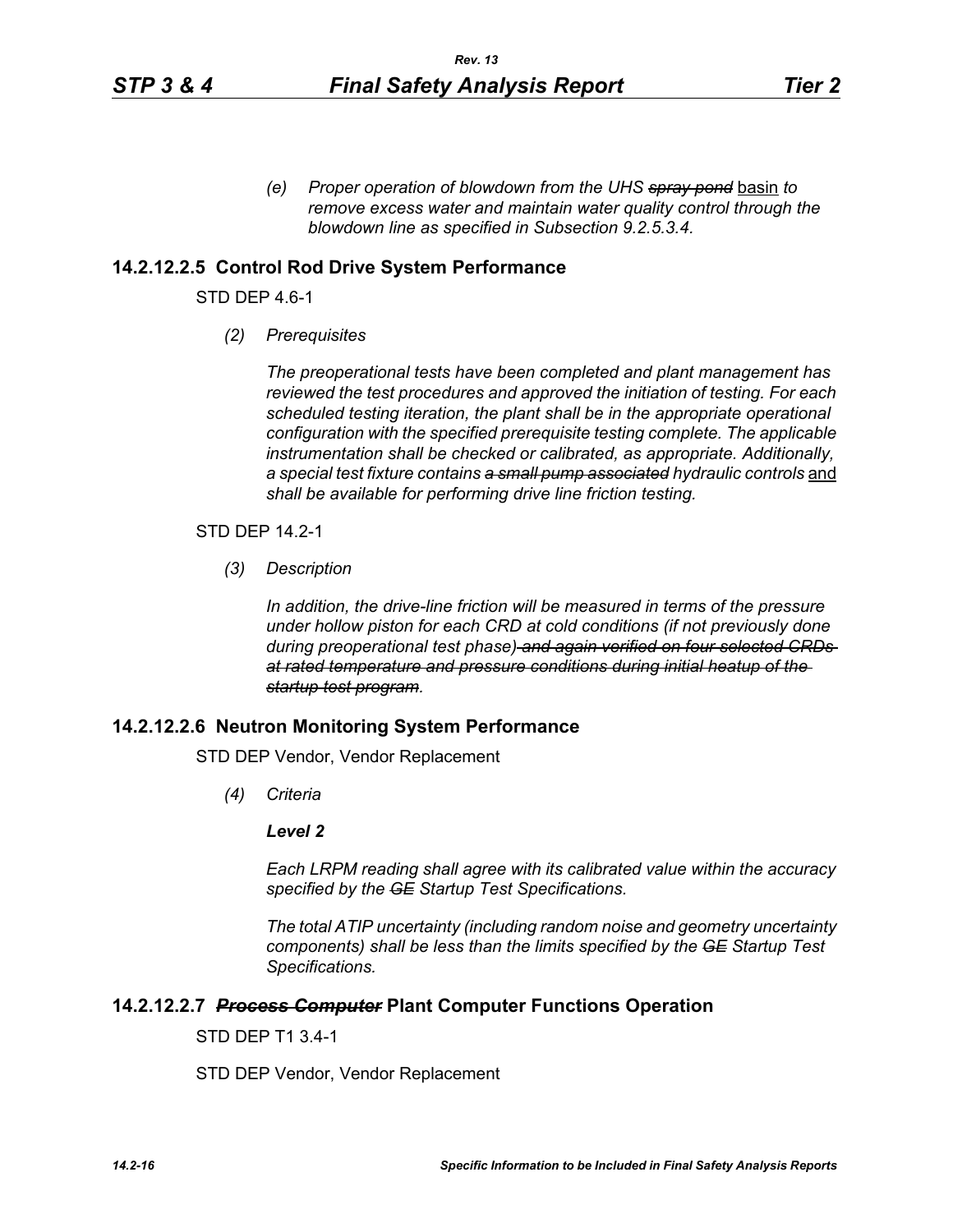*(1) Purpose*

*To verify the ability of the Process Computer System (PCS)* Plant Computer Functions (PCFs) *to collect, process, and display plant data, execute plant performance calculations, and interface with various plant control systems during actual plant operating conditions.*

*(3) Description*

*During plant heatup and the ascension to rated power, the various process variables that are monitored by the PCS*PCFs *and required by the reactor core performance and plant performance calculations begin to enter their respective ranges for normal plant operation. During this time, it will be verified that the PCS*PCFs *correctly receives, validates, processes, and displays the applicable plant information. Recording and playback features will also be tested. Data manipulation and plant performance calculations using actual plant inputs will be verified for accuracy, using independent calculations for comparison. Also, the ability of the PCS*PCFs *to interface correctly with other plant control systems during operation will be demonstrated.*

*(4) Criteria*

### *Level 2*

*The reactor core performance calculation programs that calculate the core performance parameters (MCPR, MAPLHGR, and MLHGR) and LPRM gain adjustment factors shall produce results that agree with an independent method of calculation within the accuracy specified by the GE Startup Test Specifications.*

## **14.2.12.2.8 Core Performance**

STD DEP Vendor, Vendor Replacement

*(4) Criteria*

## *Level 1*

*For any non-GE fuel only, the Maximum Linear Heat Generation Rate (MLHGR) shall not exceed the limits specified by the plant Technical Specifications.*

## **14.2.12.2.9 Nuclear Boiler Process Monitoring**

*(4) Criteria*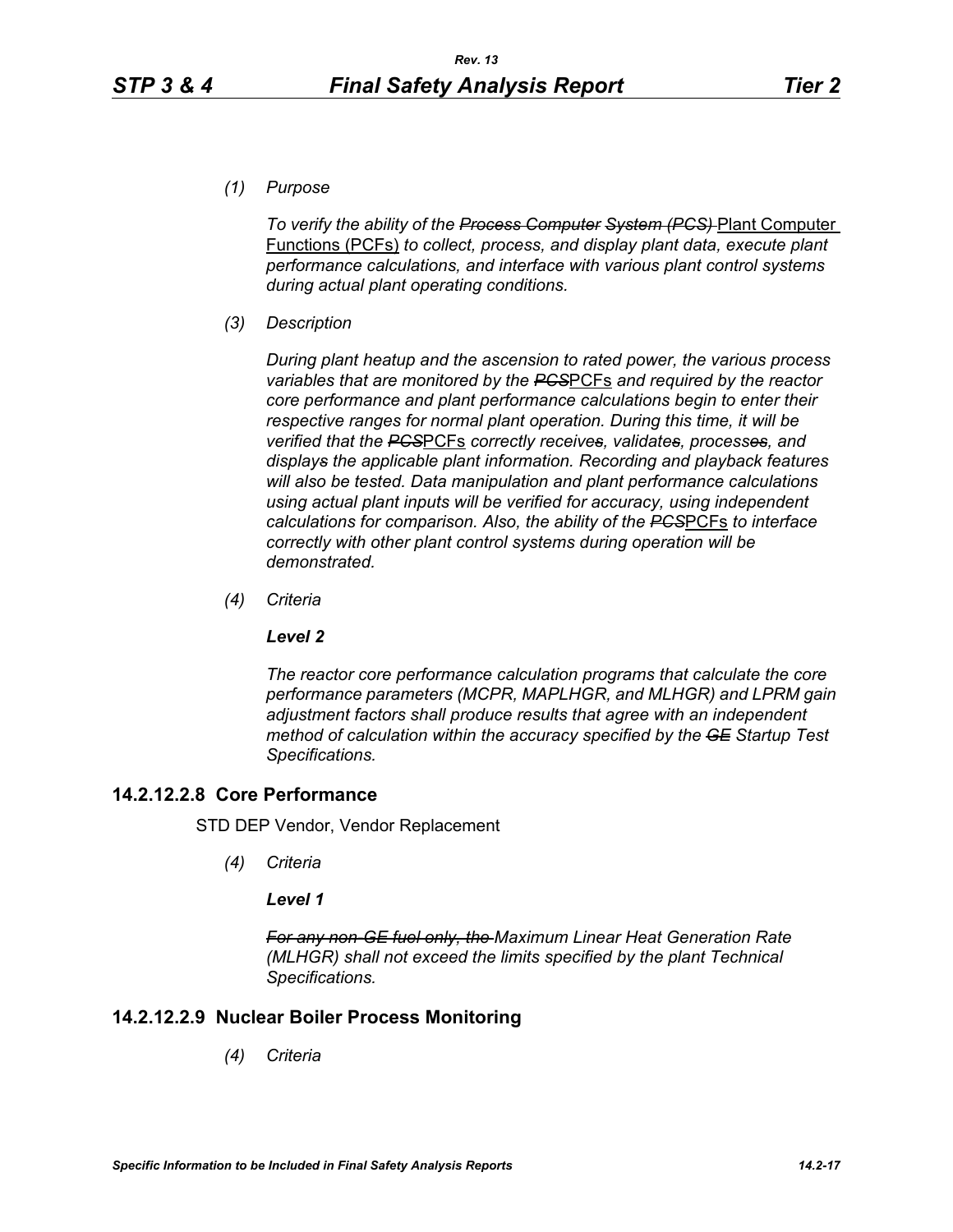### *Level 2*

*The difference between the actual reference leg temperature and the value(s) assumed during initial calibration shall be less than that amount which will result in a scale end point error as specified in the GE Startup Test Specifications (i.e., 1% of the instrument span for each range).* 

*With all recirculation pumps in operation at rated core flow and power conditions, the bottom head temperature as measured by the bottom drain line thermocouple shall agree with the saturated water temperature corresponding to steam dome pressure within the accuracy specified by the GE Startup Test Specifications.*

## **14.2.12.2.12 Reactor Internals Vibration**

The following supplement augments that provided by this subsection.

STP 3 is designated as the prototype ABWR plant in accordance with the guidance in Regulatory Guide 1.20, Revision 3. STP 4 is a Category I, non-prototype plant.

For STP 3, Reference 3.9-13 summarizes the analytical models, predictive analysis results, and the measurement and inspection plans.

For STP 4, Reference 3.9-14 summarizes the analytical models and predictive analysis results, and includes the inspection plan.

## **14.2.12.2.13 Recirculation Flow Control**

STD DEP Vendor, Vendor Replacement

*(4) Criteria*

### *Level 2*

*For any of the above test maneuvering, no high flux scram shall result as stated in the applicable Recirculation Flow Control System Design Specification and the trip avoidance margins shall at least comply with the requirements as stated in the GE Startup Test Specifications (i.e., at least 7.5% for neutron flux and 5.0% for simulated heat flux).*

## **14.2.12.2.15 Pressure Control**

*(4) Criteria*

### *Level 2*

*For all pressure controller transients, no high flux or vessel pressure scram shall result and the trip avoidance margin shall at least meet the requirements as stated in the GE Startup Test Specifications (i.e., at least 7.5% for neutron flux, 5.0% for simulated heat flux and 68.6 kPaD for vessel pressure).*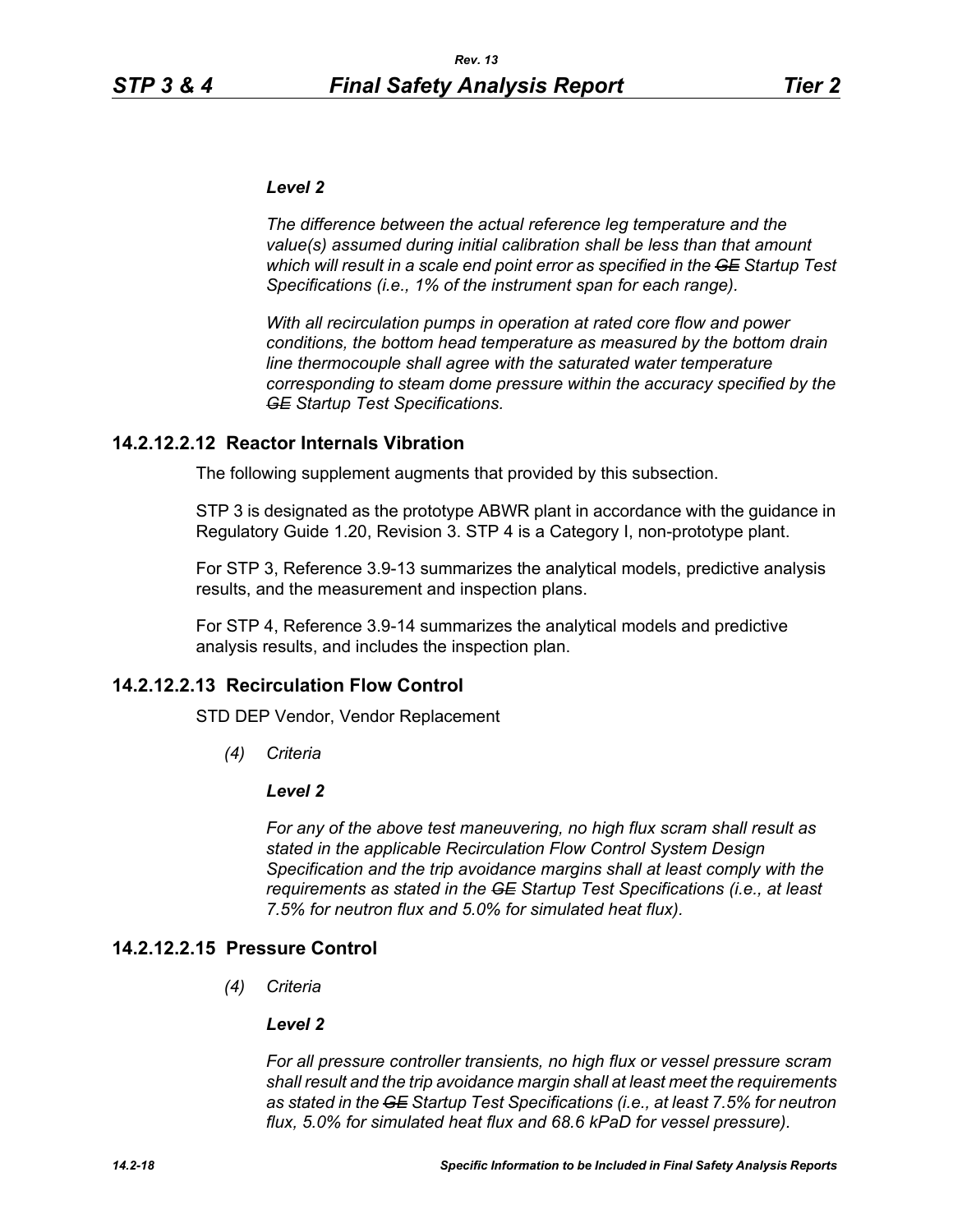# **14.2.12.2.16 Plant Automation and Control**

STD DEP T1 3.4-1

*(2) Prerequisites*

*Additionally, affected systems and equipment, including lower level control systems such as RCIS, recirc flow control, feedwater control and turbine control, as well as monitoring and predicting functions of the plant process computer and/or automation computer* PCFs*, shall have been adequately tested under actual operating conditions.*

## **14.2.12.2.17 Reactor Recirculation System Performance**

STD DEP Vendor, Vendor Replacement

*(4) Criteria*

### *Level 2*

*At rated power and flow, the measured core pressure drop shall not exceed the predicted value by an amount as required by the GE Startup Test Specifications.*

## **14.2.12.2.22 RCIC System Performance**

STD DFP T1 2 4-3

STD DEP Vendor, Vendor Replacement

*(1) Description*

*The RCIC System will be tested in two ways, through a full flow test line leading to the suppression pool and by flow injection directly into the reactor vessel. The first set of tests will consist of manual and automatic mode starts and steady-state operation at 1.03 MPaG and near rated reactor pressure conditions, in the full flow test mode. During these tests, an attempt will be made to throttle pump discharge pressure in order to simulate reactor pressure and the expected pipeline pressure drop. This testing is done to demonstrate general system operability. After the operability demonstration, the RCIC turbine speed control loop will be adjusted at near rated reactor pressure conditions. Reactor vessel injection tests at near rated reactor pressure will follow to complete the controller adjustments, as necessary, and to demonstrate automatic starting from hot standby condition. Subsequently, a reactor vessel injection demonstration at 1.03 MPaG reactor pressure, including an automatic mode start and stability demonstration, shall be conducted to verify satisfactory system performance under the final set of optimized controller settings. Proper controller adjustment is verified by introducing small step disturbances in speed and flow demand and then demonstrating satisfactory system response at both low RCIC pump flow (but*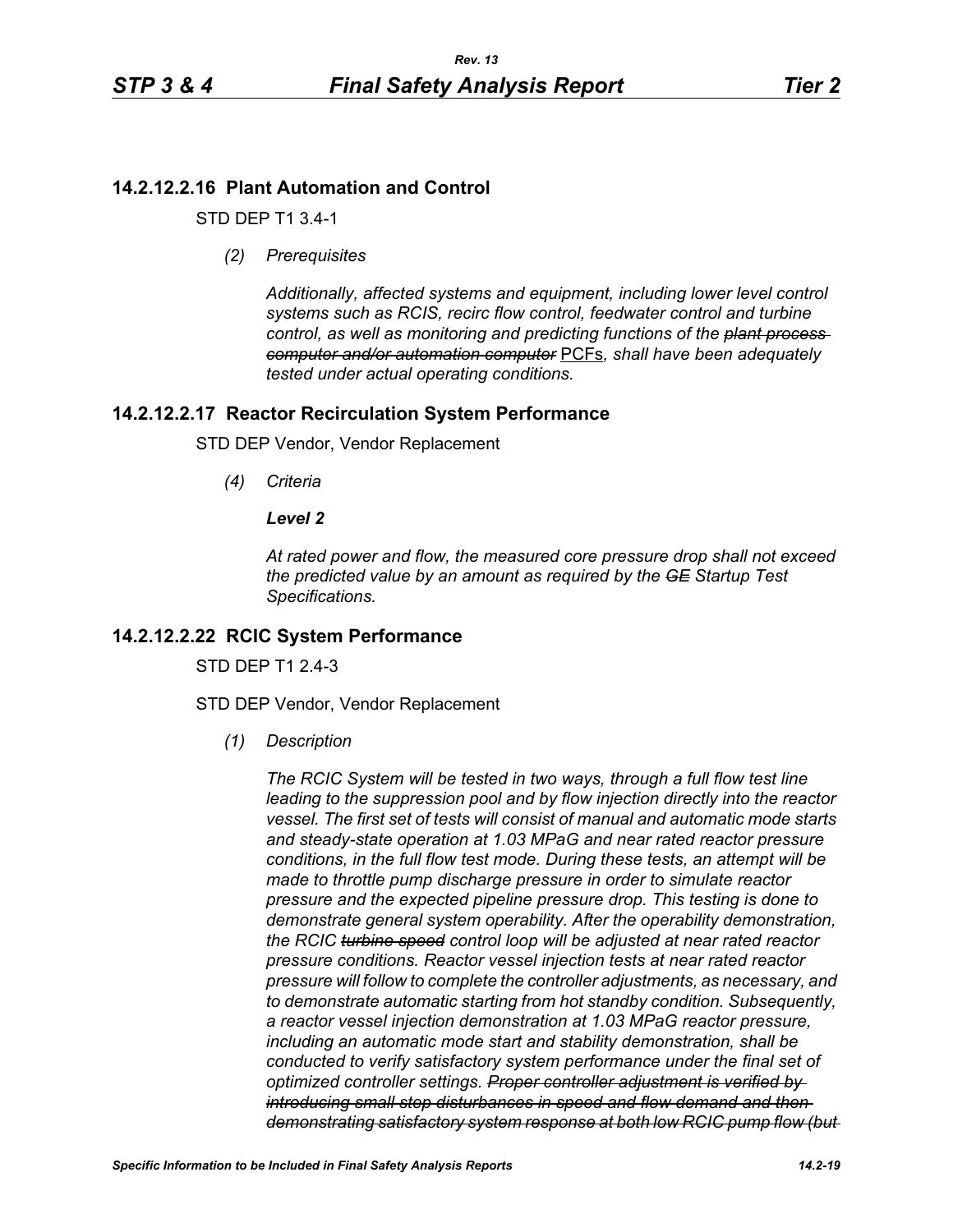*above minimum turbine speed) and near rated RCIC pump flow conditions, in order to span the RCIC operating range.*

*(2) Criteria*

*Level 2*

*The RCIC turbine speed and pump flow control loops shall be adjusted so that the RCIC System flow related variable responses to test inputs are at least quarter-damped (i.e., the decay ratio of the second-to-first overshoot of each variable is less than or equal to 0.25) as stated in the applicable RCIC System Design Specification.*

**The RCIC Turbine Gland Seal System shall be capable of preventing** *significant steam leakage to the atmosphere.*

*For automatic start tests, in order to provide margins to overspeed and isolation trip setting, the transient start first and subsequent turbine speed peaks shall not exceed the requirement specified by the GE Startup Test Specifications.*

*The RCIC Turbine Steam Supply line high flow isolation trip shall be calibrated to actuate at the value specified in the plant Technical Specifications.*

### **14.2.12.2.25 Turbine Valve Performance**

STD DEP Vendor, Vendor Replacement

*(4) Criteria*

### *Level 2*

*During full closure testing of individual turbine control, stop, and bypass valves, the transient peak values of reactor vessel pressure, neutron flux, simulated fuel surface heat flux, and main steamline flow must have adequate scram avoidance margins as required by the GE Startup Test Specifications.*

## **14.2.12.2.26 MSIV Performance**

*(4) Criteria*

#### *Level 2*

*During full trip closure testing of individual MSIV, the transient peak values of reactor vessel pressure, neutron flux, simulated fuel surface heat flux, and main steamline flow must have adequate scram avoidance margins as required by the GE Startup Test Specifications.*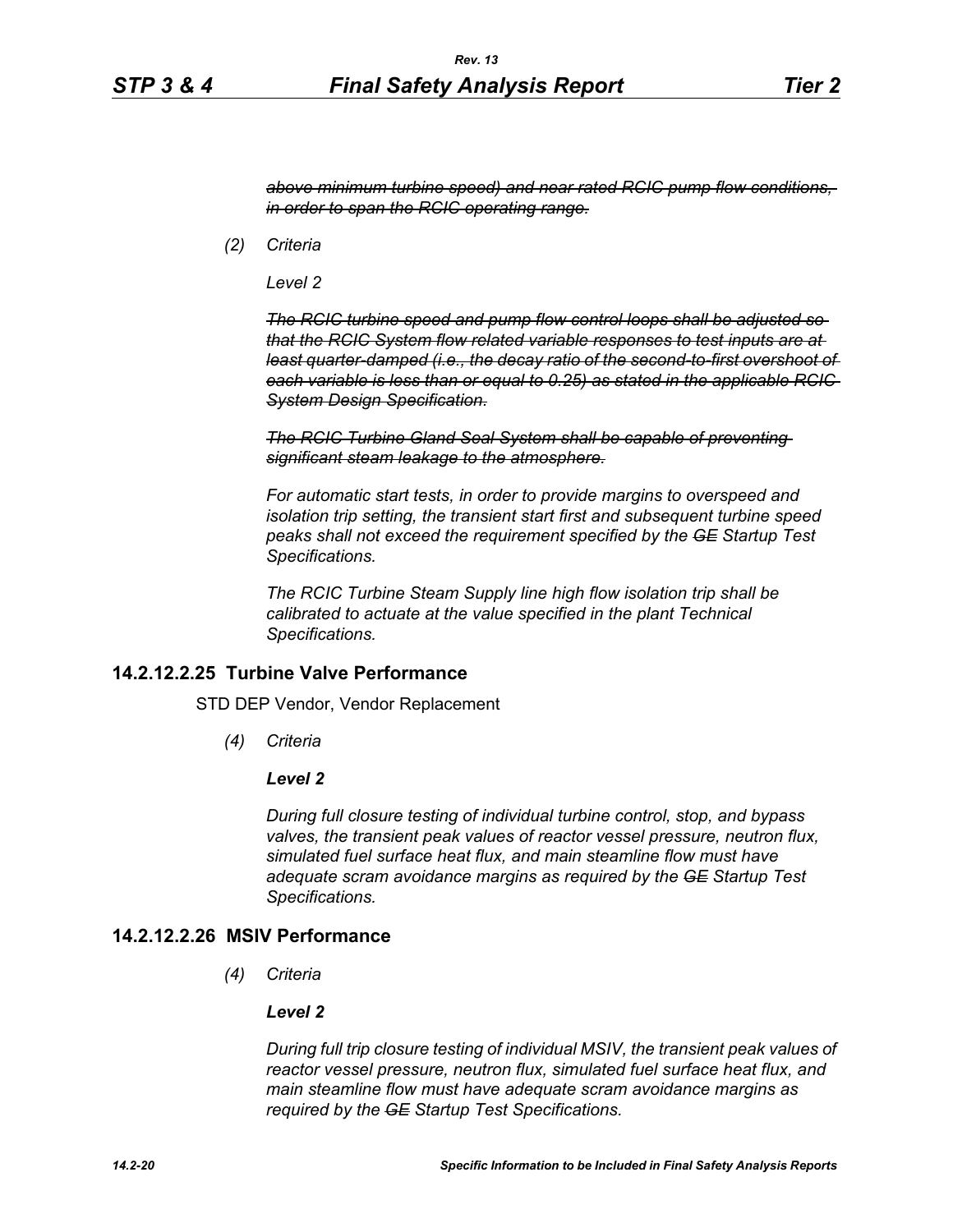## **14.2.12.2.27 SRV Performance**

*(4) Criteria*

### *Level 2*

*The temperature measured by thermocouples on the discharge side of the safety/relief valves shall return to the temperature recorded before the valve was opened within 5.6°C range as specified in the GE Startup Test Specifications.*

*During the manual actuation of each SRV, the steam flow discharge through the valve (as measured by change in MWe, BPV position etc.) shall not differ from the average of all the valve responses by more than the limit as specified in the GE Startup Test Specifications.*

## **14.2.12.2.28 Loss of Feedwater Heating**

### STD DEP Admin

*(4) Criteria*

### *Level 1*

*The increase in simulated fuel surface heat flux shall not exceed the predicted Level 2 criterion value by more than 2%, as specified by the Transient Safety Analysis Design Report (TSADR)* Startup Test Analysis Report (STAR) *document*.

### *Level 2*

*The increase in simulated fuel surface heat flux shall not exceed the predicted value referenced to the actual test values of feedwater temperature drop and power level. The predicted value is provided in the plant TSADR* STAR *and will be used as the basis to which the actual transient is compared.*

# **14.2.12.2.29 Feedwater Pump Trip**

STD DEP Vendor, Vendor Replacement

*(4) Criteria*

### *Level 2*

*The reactor shall avoid low water level scram by the margin required by the GE Startup Test Specifications from an initial water level halfway between the high and low level alarm setpoints.*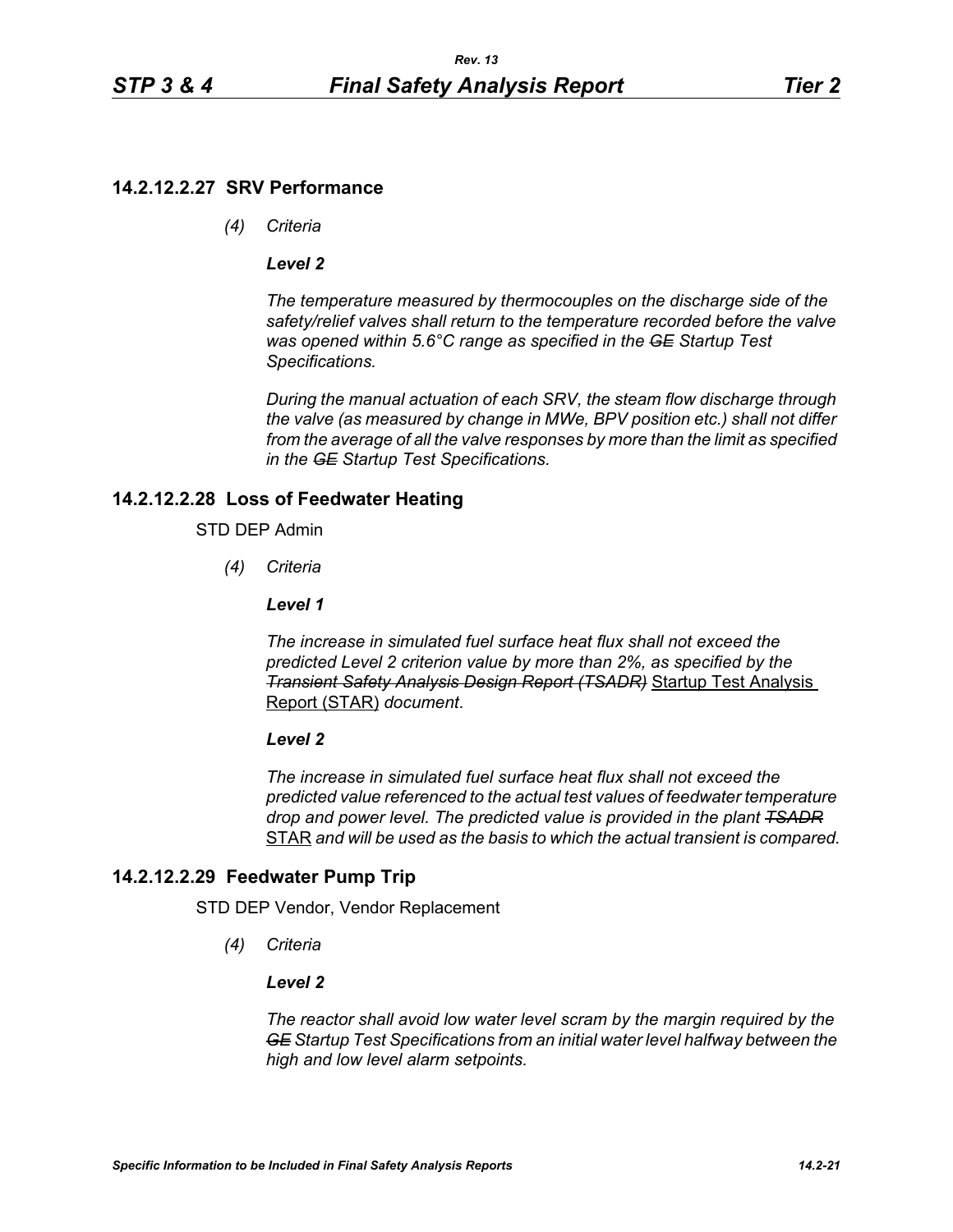## **14.2.12.2.30 Recirculation Pump Trip**

*(4) Criteria*

### *Level 2*

*The reactor water level swell during RIP trip transients shall have a minimum scram avoidance margin as required by the GE Startup Test Specifications.*

*During RIP trip recovery, the scram avoidance margins for neutron flux and simulated fuel surface heat flux shall at least meet the requirements as specified by the GE Startup Test Specifications.*

## **14.2.12.2.33 Turbine Trip and Load Rejection**

### STD DEP Admin

STD DEP Vendor, Vendor Replacement

*(4) Criteria*

### *Level 1*

*For turbine trip or load rejection event at power levels greater than 50% of rated, bypass valve quick opening shall begin no later than the specified time delay following the start of stop/control valve closure, and bypass valves shall be opened to a point corresponding to greater than or equal to 80% of their capacity within the specified time interval from the beginning of stop/control valve closure. The time delay and time interval are specified in the GE Startup Transient Test Specifications.*

*Feedwater Control System settings must prevent flooding of the steamline following generator or turbine trip transients.*

*The core flow coastdown transient during the first three seconds after either turbine trip or load rejection at greater than 50% of rated power must be bounded by the limiting curves defined in the plant transient/stability performance requirements* Transient and Stability Basic Design Specification *document.*

*The positive change in vessel dome pressure occurring within 30 seconds after either turbine trip or load rejection at greater than 50% of rated power must not exceed the Level 2 criteria by more than 172.6 kPaD as specified by the Transient Safety Analysis Design Report (TSADR)* Startup Test Specification *document.*

*The positive change in simulated fuel surface heat flux shall not exceed the Level 2 criteria by more than 2% as specified by the applicable TSADR* Startup Test Specification *document.*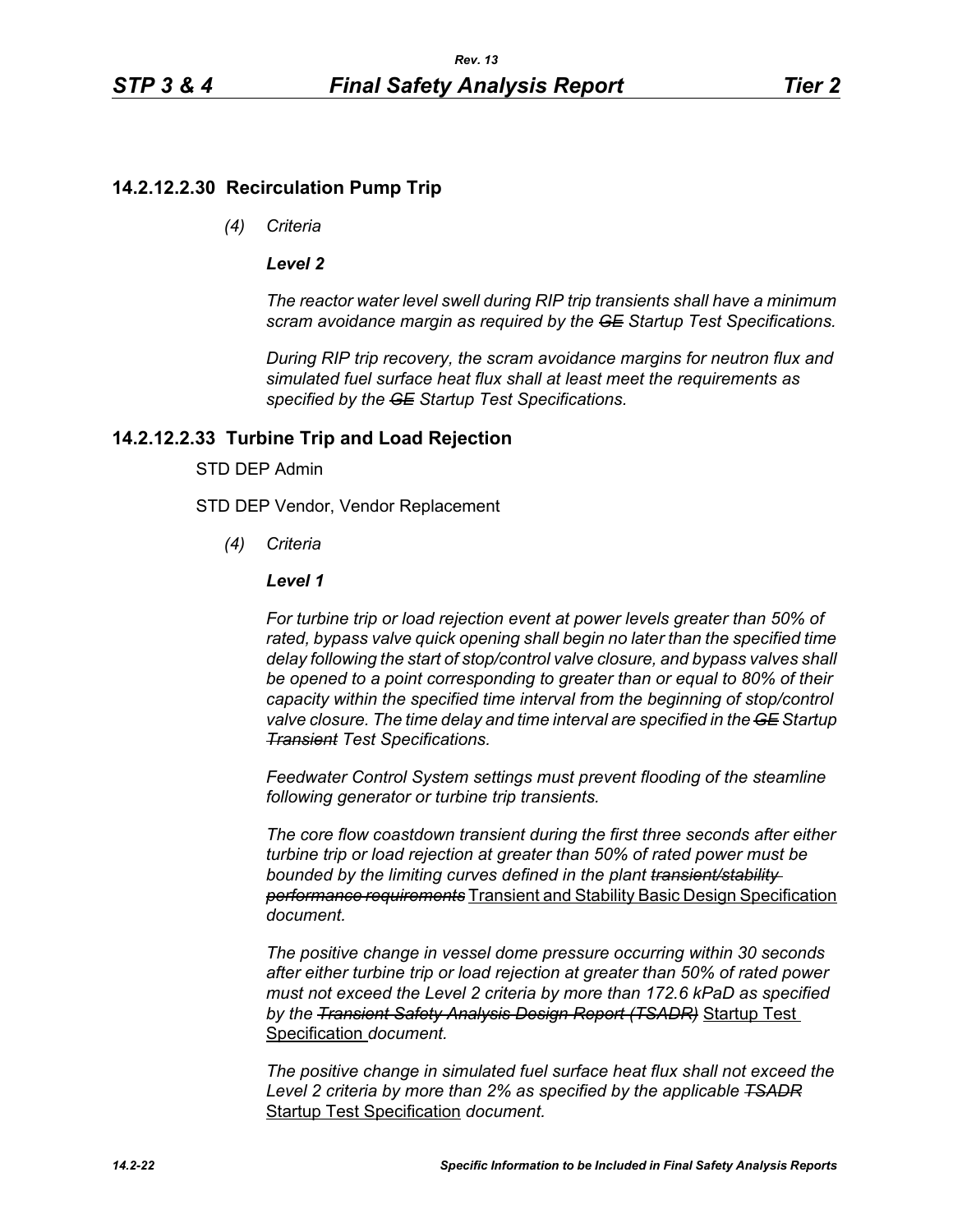### *Level 2*

*If any SRVs open, the temperatures, measured by the thermocouples on the discharge side of the actuated SRVs must return to the temperature recorded before the valve was opened within 5.6°C range as specified by the GE Startup Test Specifications.*

*The positive change in vessel dome pressure and simulated fuel surface heat flux occurring within the first 30 seconds after the initiation of either turbine trip or load rejection must not exceed the predicted values referenced to actual test conditions of initial power level and vessel dome pressure and corrected for the measured control rod insertion speed and initiation time. The predicted values are provided in the applicable TSADR* STAR *document based on the beginning-of-cycle design basis analysis and shall be used as the basis to which the actual transient is compared.*

### **14.2.12.2.34 Reactor Full Isolation**

*(4) Criteria*

### *Level 1*

*The positive change in vessel dome pressure occurring within the first 30 seconds after closure of all MSIVs must not exceed the Level 2 criteria by more than 172.6 kPaD as specified by the applicable TSADR* Startup Test Specification *document.*

*The positive change in simulated fuel surface heat flux shall not exceed the Level 2 criteria by more than 2%, as specified by the applicable TSADR* Startup Test Specification *document.*

#### *Level 2*

*If any SRVs open, the temperature measured by the thermocouples on the discharge side of the actuated SRVs must return to the temperature recorded before the valve was opened within 5.6°C range as specified by the GE Startup Test Specifications.*

*The HPCF and RCIC Systems shall be initiated automatically, if the lowwater-level (Level 1.5 and 2, respectively) is reached during the initial transient following isolation. The minimum capacity and maximum delay time (including instrumentation delay) between the time vessel water level drops below the setpoint and makeup water enters the vessel shall meet the safety analysis requirements specified in the applicable plant transient/stability performance requirements* Emergency Core Cooling System Design Requirements and Startup Test Specifications *document*s*.*

*The positive changes in vessel dome pressure and simulated fuel surface heat flux occurring within the first 30 seconds after the closure of all MSIVs*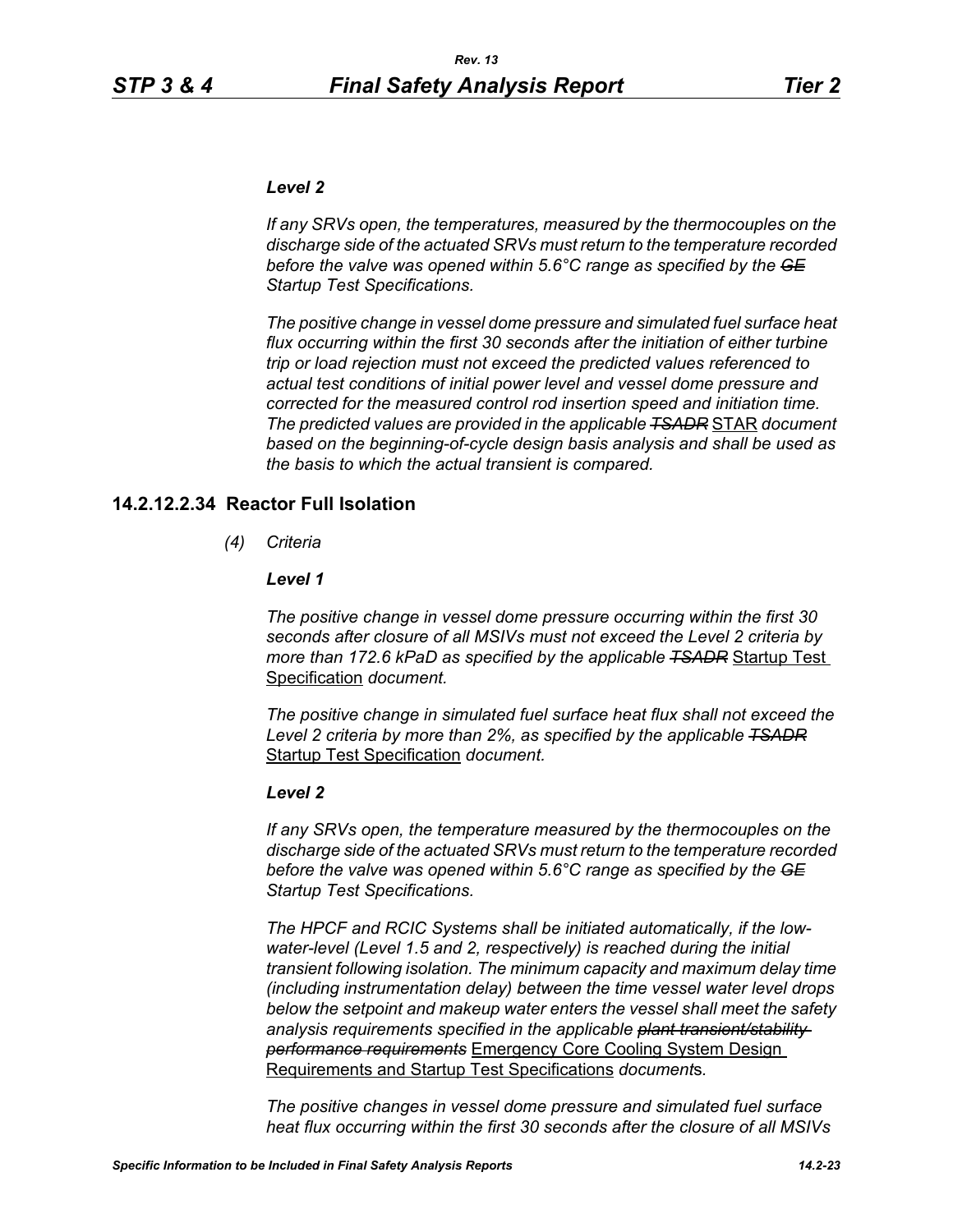*must not exceed the predicted values referenced to actual test conditions of initial power level and dome pressure and corrected for the measured control rod insertion speed and initiation time. The predicted values are provided in the applicable TSADR* STAR *document based on the beginning-of-cycle design basis and shall be used as the basis to which the actual transient is compared.*

## **14.2.13 COL License Information**

## **14.2.13.1 Other Testing**

The following site-specific supplement addresses COL License Information Item 14.1.

FSAR Section 14.2S provides the additional testing requirements for the following systems.

- (1) Electrical switchyard and equipment
- (2) Personnel monitors and radiation survey instruments
- (3) Site security equipment

There is no automatic dispatcher control system for STP 3 & 4.

### **14.2.13.2 Test Procedures/Startup Administrative Manual**

The following site-specific supplement addresses COL License Information Item 14.2.

The Startup Administrative Manual document delineates the processes that will be used to administer the Initial Test Program at STP 3 & 4. These processes include:

- Conduct of the test program (Subsection 14.2.4)
- Review, evaluation, and approval of test results
- Methods for controlling pre-fuel load checks, initial fuel loading, pre-critical testing and initial criticality
- Test program schedule
- **Determinations of operability and availability of interfacing support systems** requirements

 Startup Test Specification document provides guidance for sequencing testing during the Startup Test Phase. This scoping document contains the following elements for the Startup Test Phase of the Initial Test program:

■ Testing objectives and acceptance criteria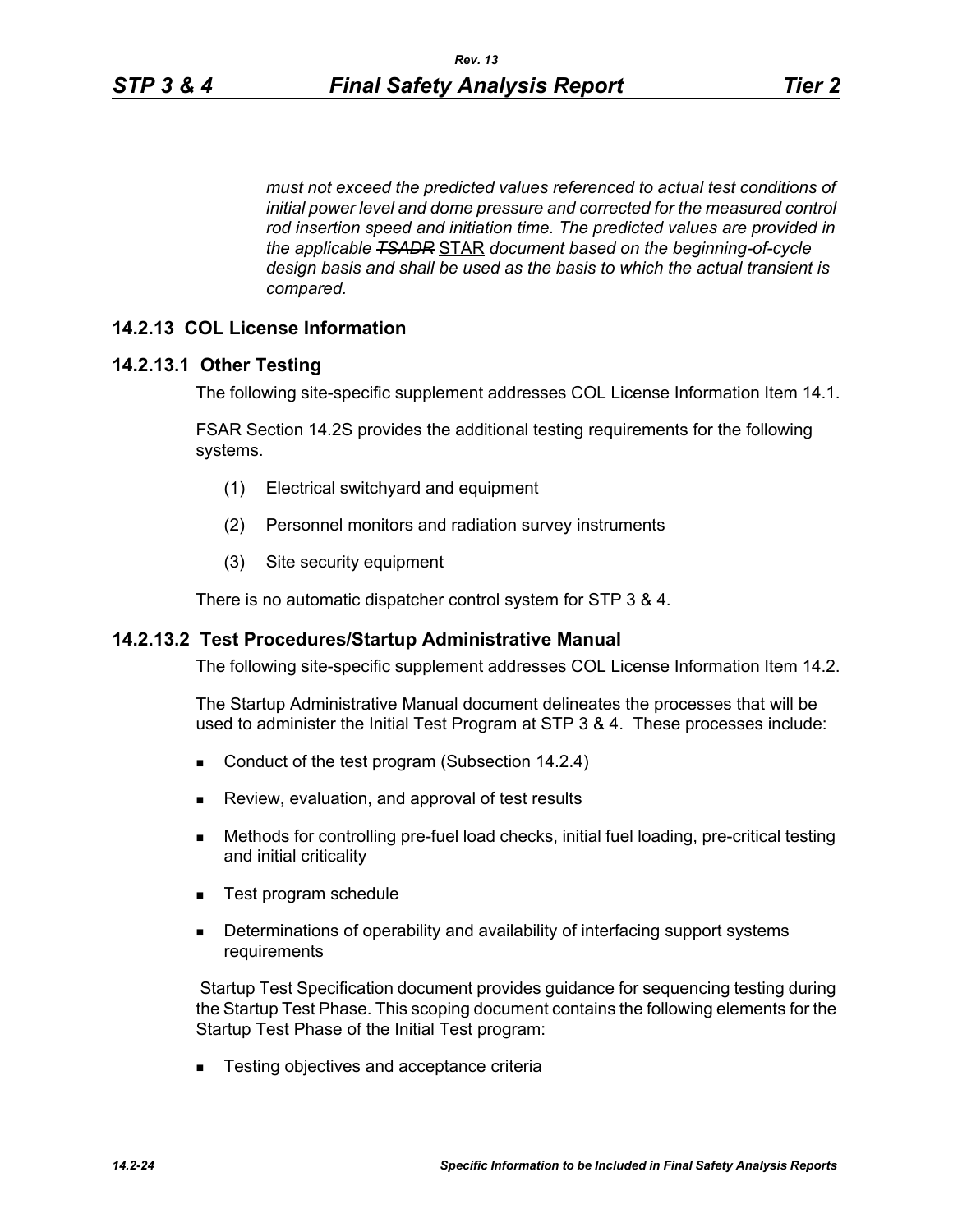- Plant operational conditions at which tests are to be conducted, testing methodologies to be utilized, specific data to be collected, and acceptable data reduction techniques.
- Reconciliation methods needed to account for test conditions, methods or results if testing is performed at conditions other than representative design operating conditions

Site-specific Preoperational and Startup Test Specifications, containing testing objectives and acceptance criteria, will be provided to the NRC at least 6 months prior to the start of the Initial Test Program. (COM 14.2-2) These scoping documents will delineate:

- Plant operational conditions at which tests are to be conducted, testing methodologies to be utilized, specific data to be collected, and acceptable data reduction techniques.
- Reconciliation methods needed to account for test conditions, methods or results if testing is performed at conditions other than representative design operating conditions.

Approved preoperational test procedures will be available for NRC review approximately 60 days prior to their intended use but no later than 60 days prior to fuel loading (Subsection 14.2.3). (COM 14.2-3)

Approved startup test procedures will be available for NRC review approximately 60 days prior to fuel loading (Subsection 14.2.3). (COM 14.2-4)